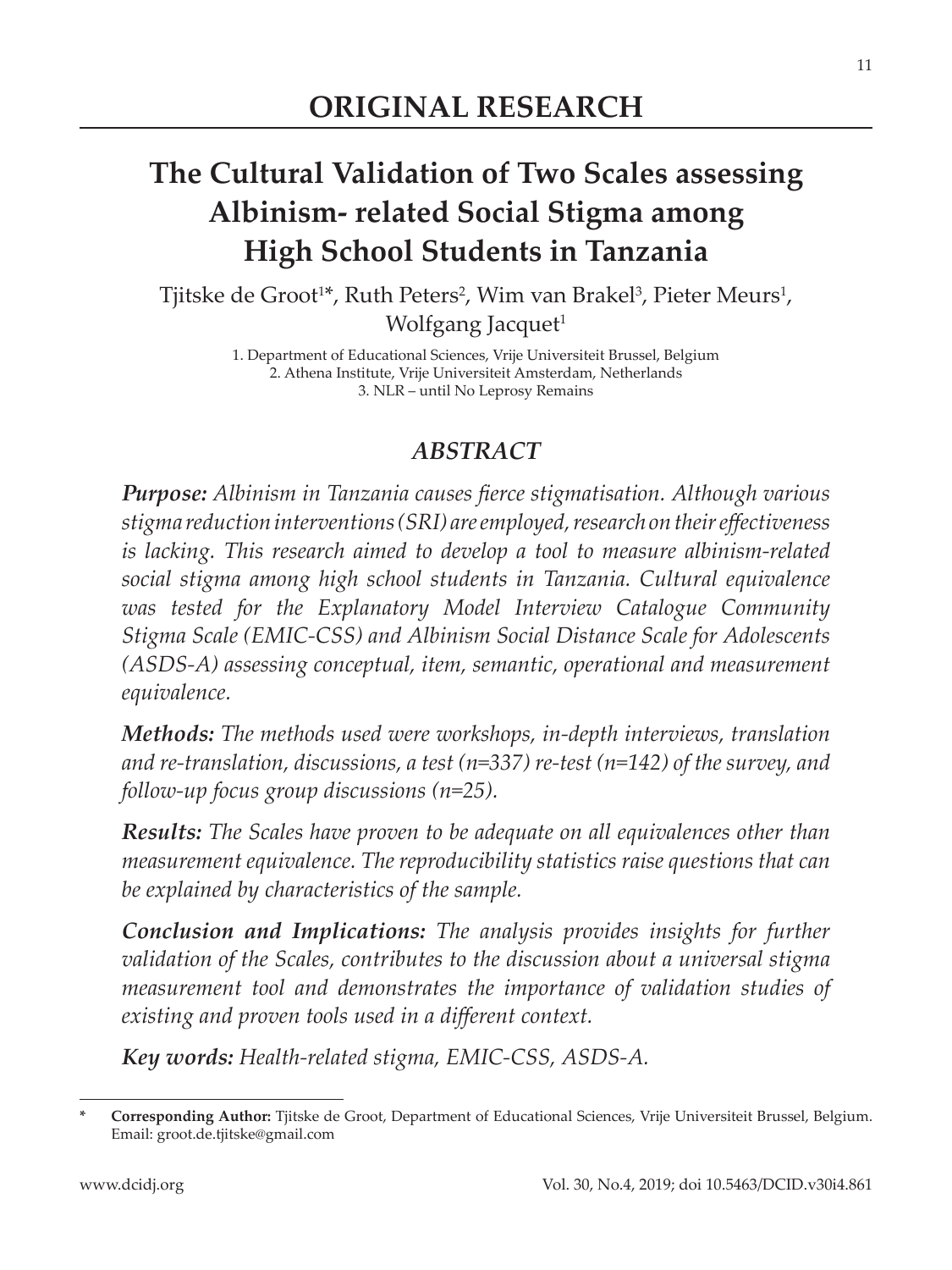Oculocutaneous albinism is a genetic condition causing a lack of melanin pigment. Consequently, people with albinism have low vision and are very sensitive to ultraviolet radiation (Lund, 2001; Hong et al, 2006).They have white skin, sand coloured hair and light brown or blue eyes, which makes them stand out in a country where most people have dark skin.

Like other health-related conditions (Van Brakel, 2006), albinism can cause stigmatisation (Wan, 2003).In Tanzania, albinism is surrounded by dehumanising myths (Braathen & Ingstad, 2006; Baker, 2010; Bryceson et al, 2010; Uromi, 2014; Brocco, 2015). It is believed for example, that body parts of people with albinism bring good fortune and sexual intercourse with them cures HIV/AIDS (Bryceson et al, 2010; Cruz-Inigo et al, 2011).

A substantial number of instruments and measurement tools exist to measure health-related stigma (Van Brakel, 2006). However, no measurement tool has been validated to measure albinism-related stigma. This research aims to develop one such tool, relying on earlier developed measurement tools with respect to other health-related stigma and adapting these existing tools to albinism and the cultural context of Tanzania. This study is part of a larger research on the effectiveness of albinism-related stigma reduction interventions that are implemented in secondary education in Tanzania. Therefore, this article will specifically focus on the Scale validation for adolescents in secondary school.

Two Scales to assess social stigma were chosen as they have proven to be appropriate and adaptable to several cultures: the Explanatory Model Interview Catalogue Community Stigma Scale or EMIC-CSS (Weiss, 1997; Brieger et al, 1998; Stienstra et al, 2002; Van Brakel et al, 2012; Stevelink & Van Brakel, 2013; Peters et al, 2014), and the Social Distance Scale or SDS (Bogardus, 1925; Link et al, 1987; Penn et al, 1994; Crandall & Moriarty, 1995; Leiker et al, 1995; Corrigan et al, 2002; Mak et al, 2014; Peters et al, 2014).The EMIC-CSS asks respondents about stigmatisation in their community. In the version by Van Brakel et al (2012) and in the article of Peters et al (2014), seven aspects of stigmatisation were treated in the EMIC-CSS:(1) concealment, (2) process of discrediting, (3) shame and embarrassment, (4) avoidance/taking distance/isolation, (5) problems with getting married or ongoing marriage, (6) problems for family or other people, and (7) problems with work. The SDS measures personal attitudes about different social relationships with someone with a stigmatising condition (Link et al, 1987). The

12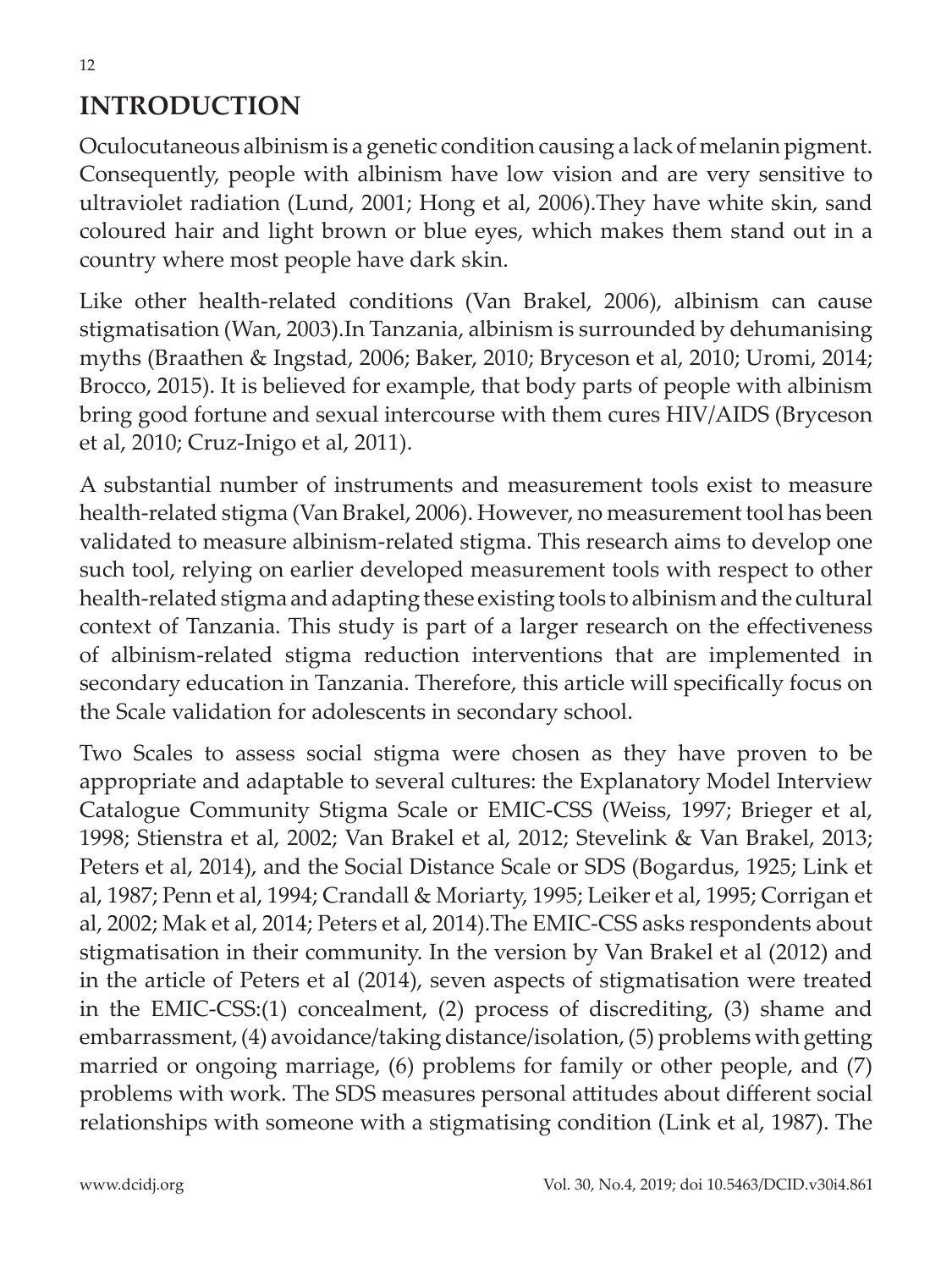two Scales can complement each other since EMIC-CSS measures stigmatising attitudes in the community and the SDS investigates personal stigma.

### **Cross-cultural Validation**

The cross-cultural validation in this study uses the method as described by Peters et al (2014) in an article on the cultural validation of the EMIC-CSS and SDS to assess stigma in leprosy at Cirebon District, Indonesia. Their method was based on articles by Herdman et al (1998), Terwee et al (2007) and Stevelink and Van Brakel (2013). Cultural equivalence was tested for the Scales by assessing five equivalences (Herdman et al, 1997,1998; Terwee et al, 2007; Stevelink & Van Brakel, 2013; Peters et al, 2014) (see Table 1).

| Equivalences | Explanation                                                                                                                                             |
|--------------|---------------------------------------------------------------------------------------------------------------------------------------------------------|
| Conceptual   | The correspondence of the concept(s) measured between the<br>cultures, in this case in relation to stigmatising attitudes and<br>(perceived) practices. |
| Item         | The equivalence of items between cultures in terms of usefulness,<br>relevancy and acceptability.                                                       |
| Semantic     | The correspondence in linguistic meaning.                                                                                                               |
| Operational  | The suitability of the format of the instrument for practical<br>implementation in the specific culture.                                                |
| Measurement  | The psychometric properties: internal consistency, reproducibility,<br>construct validity, floor and ceiling aspects and interpretability.              |

#### **Table 1: Equivalences**

## **METHOD**

#### **Study Setting**

This validation study took place in five regions of Tanzania (Dar es Salaam, Mbeya, Kigoma, Geita and Arusha).

#### **Procedure**

A mixed methods approach was used, alternating qualitative and quantitative stages. The English versions of the items and Scales as used by Peters et al (2014) will be referred to as the "original items" and "original Scales" (indicated with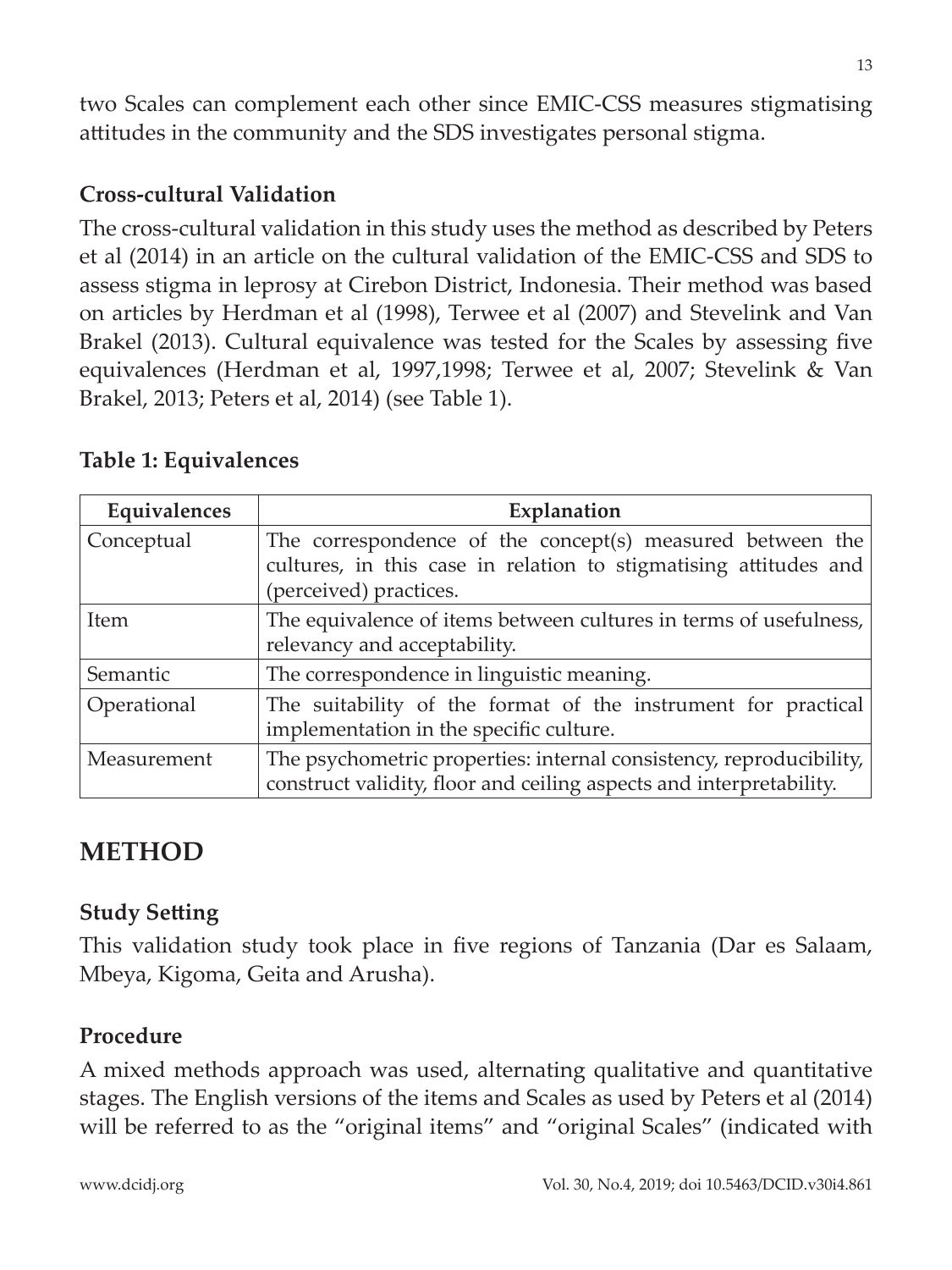O), while the "new items" are adapted to Tanzania and albinism (indicated with N).

The following steps were undertaken to validate the Scales (Table 2).

| <b>Steps</b>                                                                 | <b>Methods</b>               | Sample                                                              | Proceedings                                                                                                                                                                                    |
|------------------------------------------------------------------------------|------------------------------|---------------------------------------------------------------------|------------------------------------------------------------------------------------------------------------------------------------------------------------------------------------------------|
| Step $1-$<br>Conceptual and<br>item equivalence                              | Workshops                    | 83 master students                                                  | The original Scales and<br>vignette were used as a<br>directory for discussion<br>in four workshops to<br>explore the aspects of the<br>stigmatisation of people<br>with albinism in Tanzania. |
|                                                                              | In-depth<br>interviews       | 13 people with<br>albinism                                          | 12 in-depth interviews were<br>conducted to gain more<br>insight into the experienced<br>stigma of people with<br>albinism, after which new<br>items were formulated.                          |
| Step $2-$<br>Semantic<br>equivalence                                         | Translation into<br>Swahili  | 5 experts in<br>language                                            | The items were translated<br>and discussed with five<br>experts in language.                                                                                                                   |
|                                                                              | Translation into<br>English  | 1 expert in<br>albinism                                             | After re-translation into<br>English, differences in<br>meaning were discussed<br>and adjustments were<br>made.                                                                                |
|                                                                              | Final check                  | 3 master students                                                   | Controlling translation on<br>clearness of meaning of the<br>items.                                                                                                                            |
| Step $3-$<br>Conceptual,<br>item, semantic<br>and operational<br>equivalence | Test of new<br><b>Scales</b> | 10 staff members<br>of 3 Tanzanian<br>NGOs and 3<br>master students | The Scales were filled out<br>and discussed.                                                                                                                                                   |

## **Table 2: Steps of Scale Validation**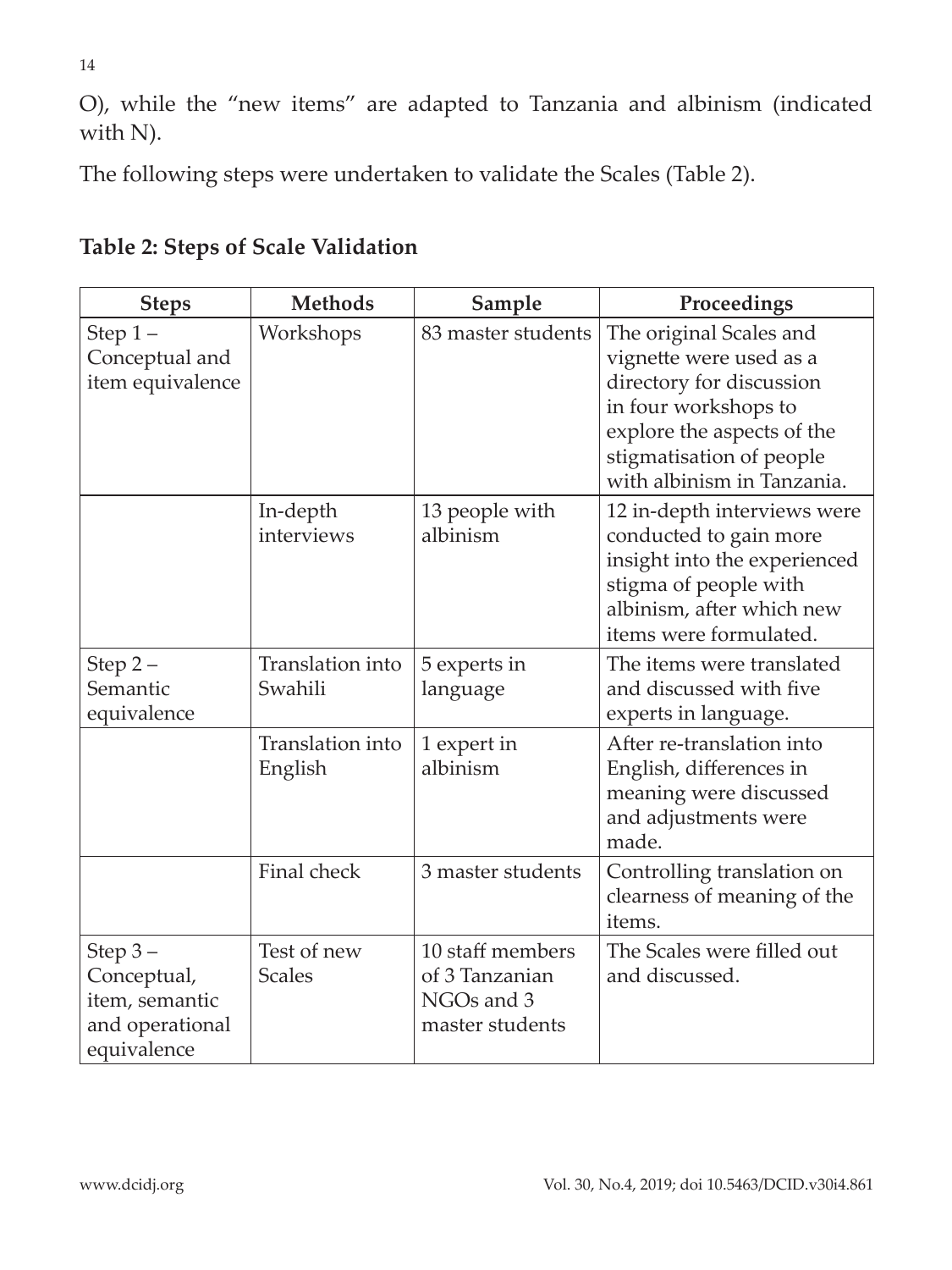|                                                 | Test for<br>the target<br>population | 4 high school<br>teachers,<br>3 school leaders,<br>4 high school<br>students | The Scales were filled out<br>and discussed.                                                                                                                                                                                                                                                                                                                                          |
|-------------------------------------------------|--------------------------------------|------------------------------------------------------------------------------|---------------------------------------------------------------------------------------------------------------------------------------------------------------------------------------------------------------------------------------------------------------------------------------------------------------------------------------------------------------------------------------|
| Step 4-<br>Measurement<br>equivalence           | Pilot: Test                          | 337 high school<br>students                                                  | The Scales were tested<br>at three high schools.<br>Besides the Scale items,<br>questions were asked about<br>demographic characteristics,<br>relationship to people with<br>albinism (yes/no?) and<br>knowledge concerning<br>albinism.                                                                                                                                              |
|                                                 | Re-test                              | 142 high school<br>students                                                  | After two to three weeks<br>the students re-took the<br>survey to assess test-<br>retest reliability and scale<br>consistency. To gain better<br>understanding of the EMIC-<br>CSS, an item was entered<br>about which community<br>respondents had in mind<br>while filling out the survey<br>(home, tribe, school or<br>different).                                                 |
| Step $5-$<br>Conceptual and<br>item equivalence | Focus group<br>discussion            | 25 high school<br>students                                                   | The lowest and highest<br>scoring items were<br>discussed in five focus<br>group discussions at two<br>schools that participated in<br>the pilot study, four months<br>after the pilot, to analyse<br>whether the outcomes of<br>the Scales really represent<br>the viewpoints of the<br>respondents. To develop<br>a natural conversation,<br>drawing visual vignettes<br>were used. |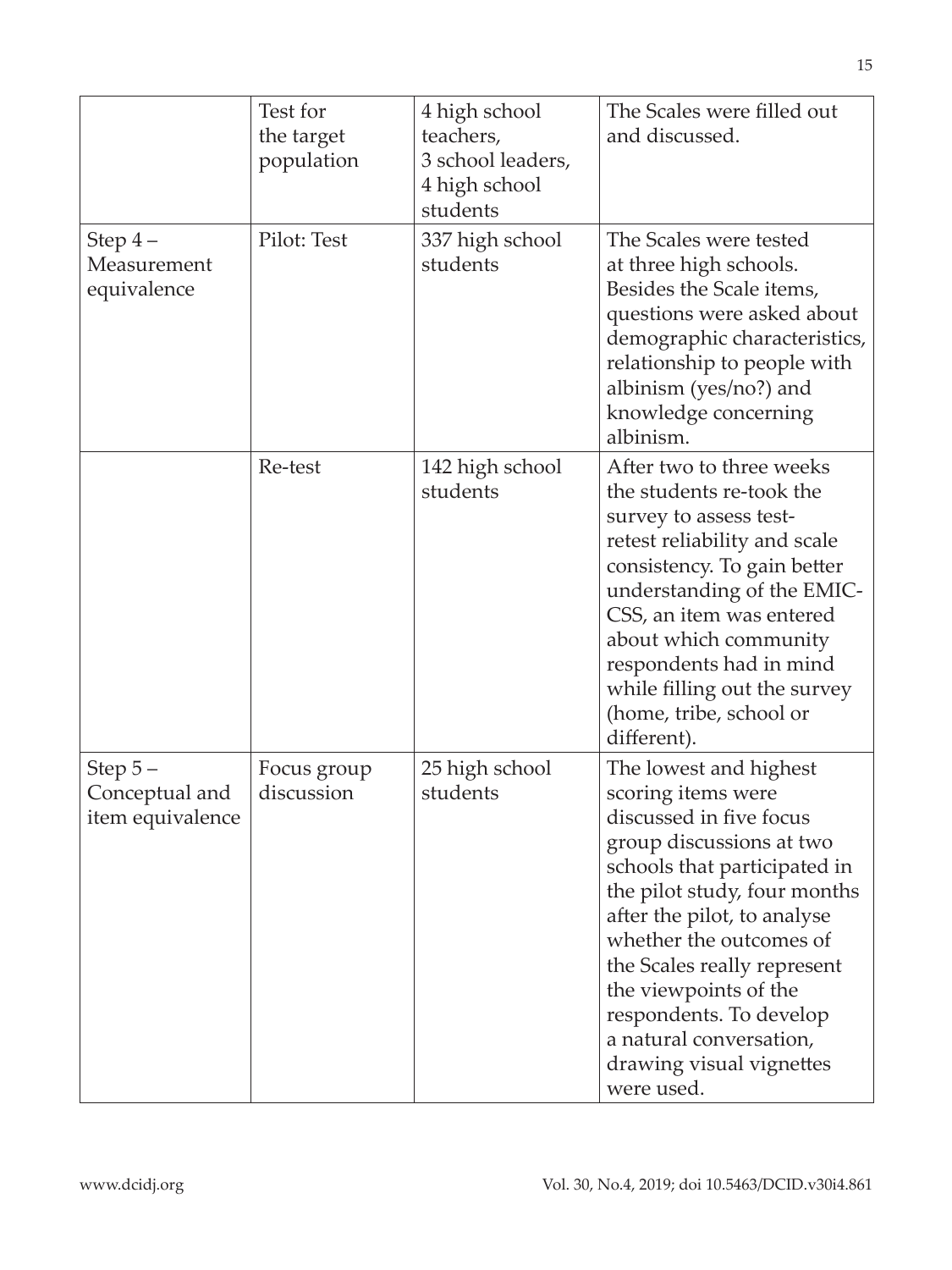### **Data Analysis**

The data was analysed using IBM SPSS Statistics 24. The tested psychometric properties and corresponding statistical methods are described below (Table 3).

| Psychometric properties   | <b>Statistical methods</b>                                 |
|---------------------------|------------------------------------------------------------|
| Internal consistency      | Exploratory Factor Analysis or Confirmatory Factor         |
|                           | Analysis as recommended when a factor structure is         |
|                           | known in advance (de Vet et al, 2005; Terwee et al, 2007)  |
|                           | Cronbach's alpha: scores between 0.70 and 0.95 are         |
|                           | classified as good (Terwee et al, 2007)                    |
| Reproducibility           | On Scale level: Gwet's AC1*                                |
|                           | On item level: Kendall's Tau and Wilcoxon Signed Rank      |
| Construct validity        | Correlation between the Scales                             |
| Floor and ceiling aspects | These effects are present if 15% of the responses have the |
|                           | highest or lowest score (Terwee et al, 2007)               |
| Interpretability          | Through calculating the Scale means for four subgroups     |
|                           | (gender, school, know a person with albinism) the          |
|                           | qualitative meaning of the results can be analysed         |

**Table 3: Psychometric Properties and Corresponding Statistical Methods**

\*Due to the sensitivity of Cohen's kappa for skewed distribution, the measure cannot be used in the analyses for making decisions on the agreement between the test and retest. Gwet's AC1 provides a stabler inter-rater reliability coefficient: it is less affected by prevalence and marginal probability (Gwet, 2008; Wongpakaran et al, 2013).

Qualitative data was analysed through an iterative triangulation process with the respondents. All notes were analysed and, when reasonable, were adapted in the validation process of the Scales, followed by other discussions in which the adaptations were discussed with the respondents.

### **Ethics**

This study was approved by the Tanzania Commission for Science and Technology (COSTECH) and the Ethical Review Board of the Vrije Universiteit Brussel decided that the research was exempt from ethical approval. Oral informed consent was obtained from individual participants of the exploratory focus groups/workshops and written consent was given by participants of in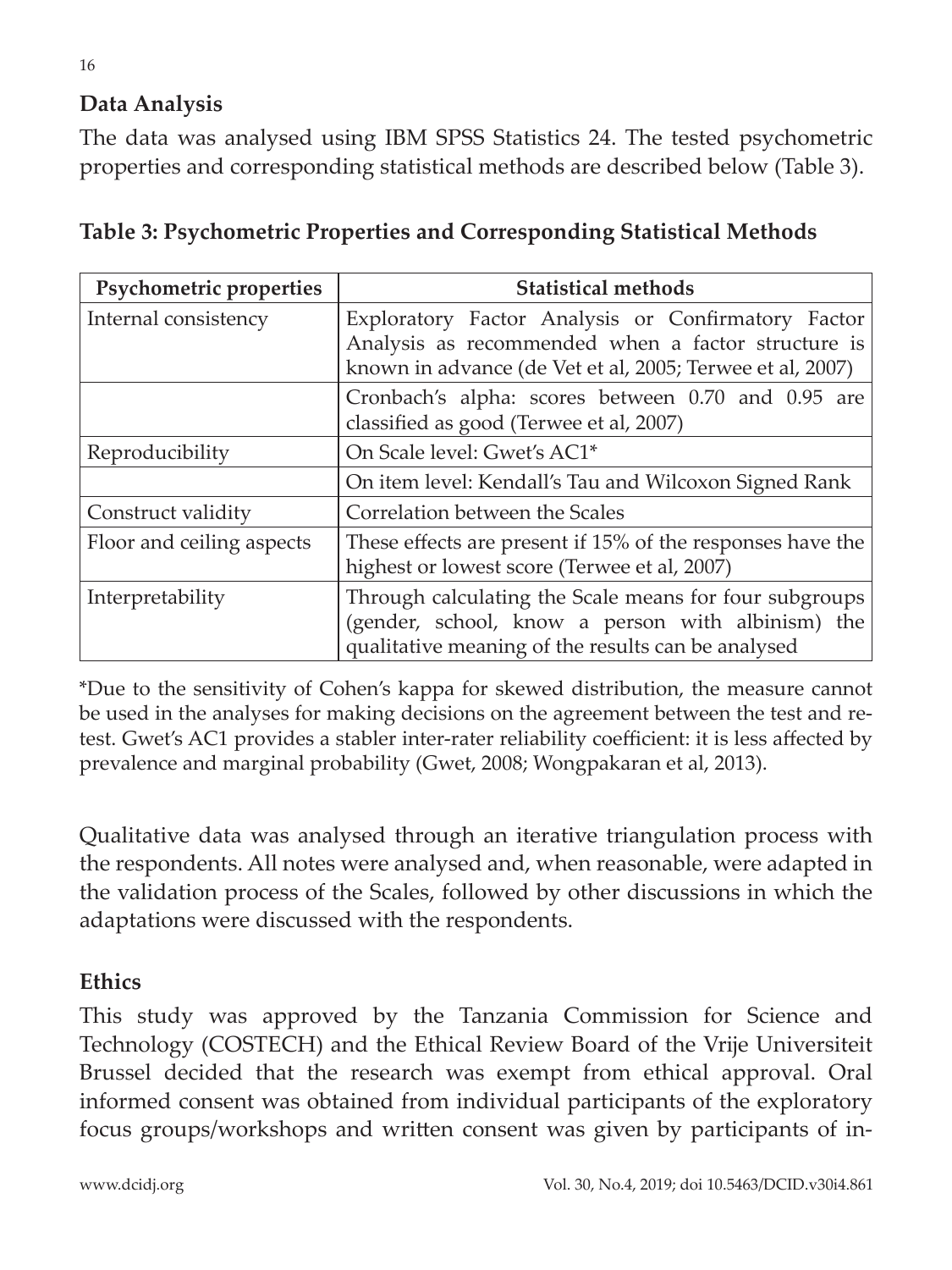depth interviews. The head teachers of the participating high schools, who were responsible for their students, provided written informed consent.

## **RESULTS**

### **Conceptual Equivalence**

#### **EMIC-CSS**

Following the first three steps of the Scale validation, 6 of the 7 aspects of stigmatisation seem equally fit to measure stigma related to albinism among adolescents in Tanzania. The quotes below illustrate the correspondence of the aspects.

| Aspects of                                              | <b>Illustrating quotes</b>                                                                                                                                                                                                                                                                                                                                    |
|---------------------------------------------------------|---------------------------------------------------------------------------------------------------------------------------------------------------------------------------------------------------------------------------------------------------------------------------------------------------------------------------------------------------------------|
| stigmatisation                                          |                                                                                                                                                                                                                                                                                                                                                               |
| Process of discrediting                                 | "They think like we are maybe ghosts, or we are not human"<br>(interview with woman with albinism, adult).                                                                                                                                                                                                                                                    |
| Shame and<br>embarrassment                              | "My condition bothered me, it used to bother me a lot and I used to<br>be ashamed of it" (interview with woman with albinism, adult).                                                                                                                                                                                                                         |
| Avoidance/taking<br>distance/isolation                  | "It reached even a time, that when you were going to take lunch,<br>the plate that was used by an albino somebody could not use it"<br>(discussion with high school student, female).                                                                                                                                                                         |
| Problems with getting<br>married or ongoing<br>marriage | "Despite of that even for an albino it is difficult to marry a family<br>with another person that is maybe black like other people. You can<br>find that for an albino to get a woman who is not a fellow albino is<br>very difficult because the society discriminates them and sees that<br>they are nobody" (discussion with high school student, female). |
| Problems for family or<br>other people                  | "Family with a baby or a person with albinism is alienated, is<br>discriminated. So, if I have a baby with albinism, if I have a husband<br>with albinism, if I have a friend with albinism , you may be alienated<br>from the mainstream of society, so, so it is dangerous items"<br>(interview with man with albinism, adult).                             |
| Problems with work                                      | "When I was starting with working as a nurse people, people didn't<br>accept me as quite well because they are afraid that I will not take<br>care of them" (interview with woman with albinism, adult).                                                                                                                                                      |

### **Table 4: Aspects of Stigmatisation and Supporting Quotes**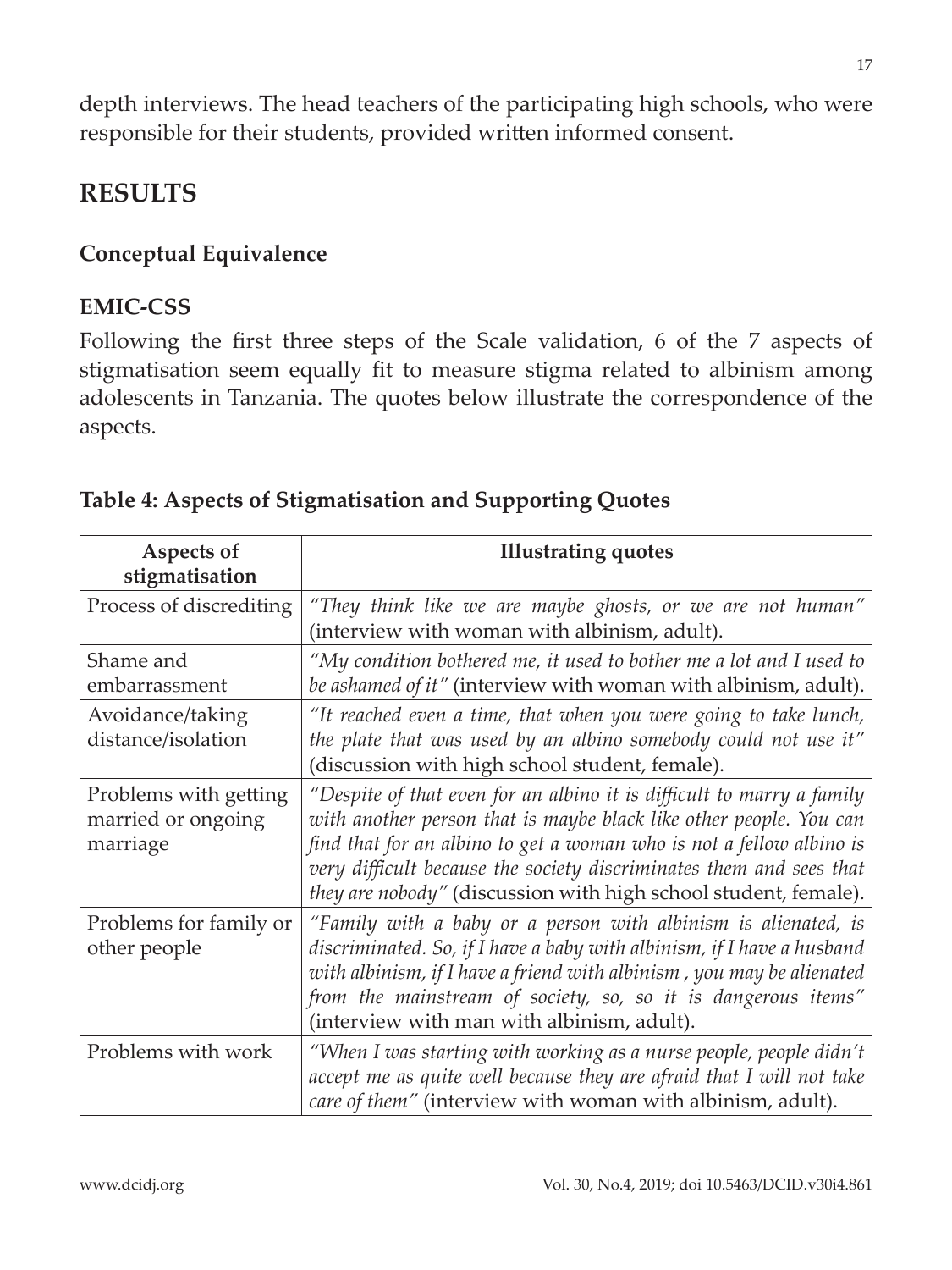The aspect 'concealment' is not applicable, since it is difficult to conceal albinism as compared to covering up leprosy. Nonetheless, those who live with people with albinism often try to hide them because they are afraid of the community's response. Item O-E1 was adapted accordingly to N-E1: "Would family of someone with albinism keep this person hidden?". Other concealment-related items (O-E5 and O-E10) were removed (see Appendix A).

As opposed to some health-related conditions that one can get in one's lifetime, an individual is born with albinism. Consequently, the aspect of 'problems in an ongoing marriage' because of albinism might be less relevant. However, marital problems caused by getting a child with albinism occur frequently (Bryceson et al, 2010). Item O-E12 was adapted to N-E12: "Would getting a child with albinism cause problems in a marriage?".

Since people often fear individuals with albinism because of the beliefs surrounding the condition, the concept of "fear" was added to the Scale through item N-E18: "Do people in general fear people with albinism?".

### **SDS**

When discussing the concepts of SDS in the workshops, interviews and discussions, all the items seemed relevant. An overview of the original and new items and their adaptations can be found in Appendix A.

#### **Item Equivalence**

### **EMIC-CSS**

Two items were irrelevant to everyday adolescent life in Tanzania:

- 1) Since most Tanzanians grow and cook their own food, item O-E15 was adjusted to N-E15: "Would people buy goods or services from a person with albinism?" and
- 2) High school students said they were not familiar with the labour market, therefore item O-E14: "Would having leprosy cause difficulty for a person to find work?" was deleted.

The items suggested by Peters et al (2014) were added: "Would other people in your community mock a person affected by leprosy?" (translated as N-E16: "Would people call people with albinism bad names?" and N-E17: "Would other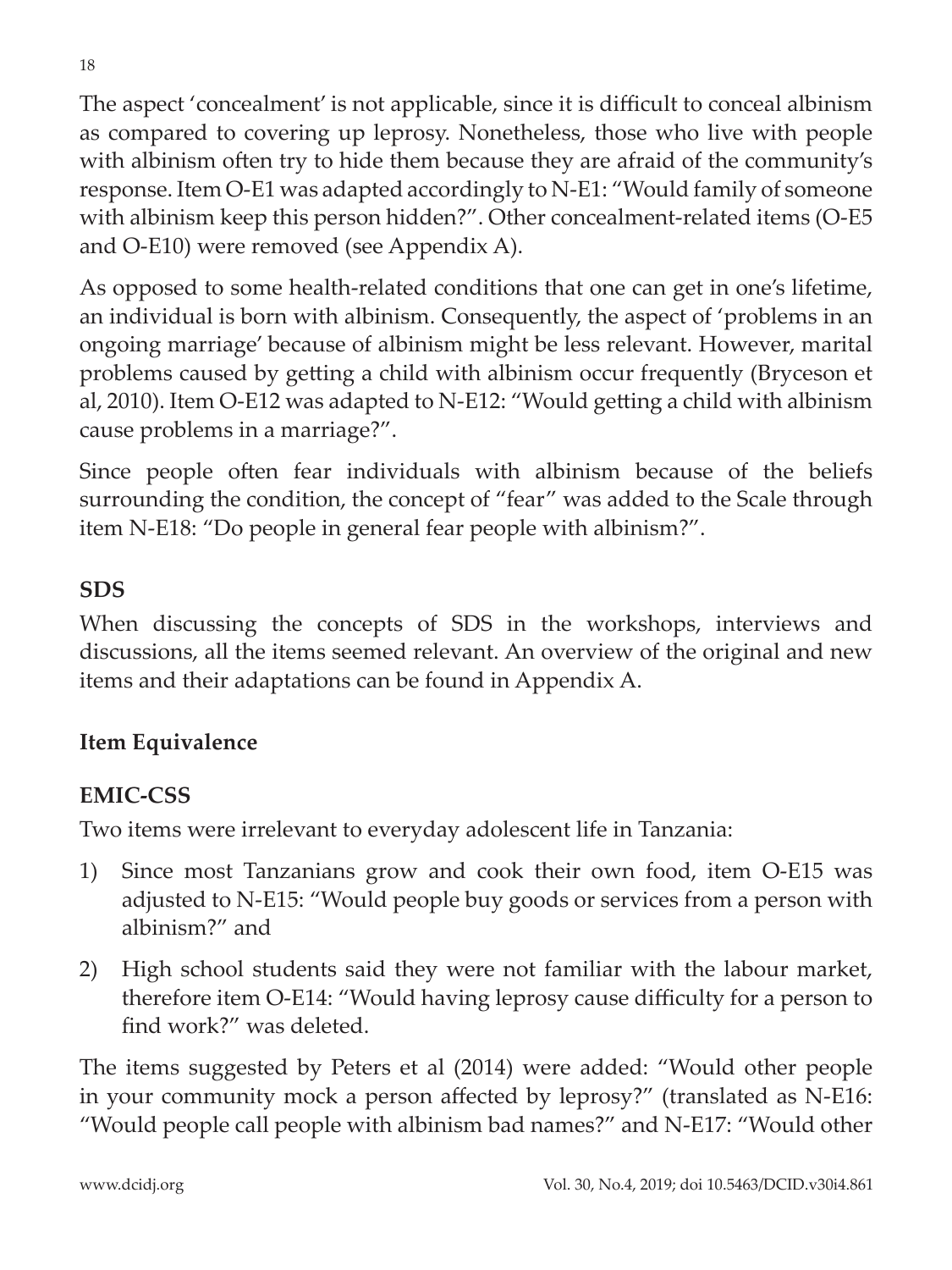people in your community gossip about a person affected by leprosy?"). These items seem to fit in with the real situation for people with albinism:

*"I don't remember a day going by without someone telling me something that is uncomfortable just because of our look"* (Interview with woman with albinism, adult).

## **SDS**

Since the original SDS was developed for adults (Link et al, 1987) the items were adapted to situations in which a high school student could easily imagine him/ herself, such as a school setting (see Appendix A). The written vignette accompanying the SDS was modified to one in which the respondents are introduced to John (for boys) or Joyce (for girls), a peer with albinism. The vignette portrays a person "like you and me" through her/his aspirations - performing well in school and getting married.

In the discussions and interviews, many new items fit for the SDS came up. Some were added because they were situations in which people with albinism could frequently experience stigmatisation in everyday life: shaking hands (N-S9), being friends (N-S8), people knowing there is someone with albinism in the family (N-S10), playing sports (N-S11) and going to the same school (N-S12) (see SDS new items, Appendix A).

The extent of changes in the SDS are such that it will be renamed the Albinism Social Distance Scale for adolescents (ASDS-A). The EMIC-CSS name remains because there were not as many changes.

#### **Semantic Equivalence**

The Scales were translated into Swahili, the respondents' mother tongue, for their better understanding, convenience and ease of use, and to create the possibility of using it among other Swahili speaking populations. As direct translation into Swahili is often troublesome, minor changes have been made so that the items can be better understood.

The response options of the original SDS ("definitely willing", "probably willing", "probably not willing", "definitely not willing") caused problems since a direct translation does not exist. "Easily willing" tends to be translated with *"Ninaomba/ Ninataka"* meaning *"I want"*, or *"Ninapenda"* meaning "I like", which mistakenly portrays a value judgment. One could understand "I want" as "I would like to be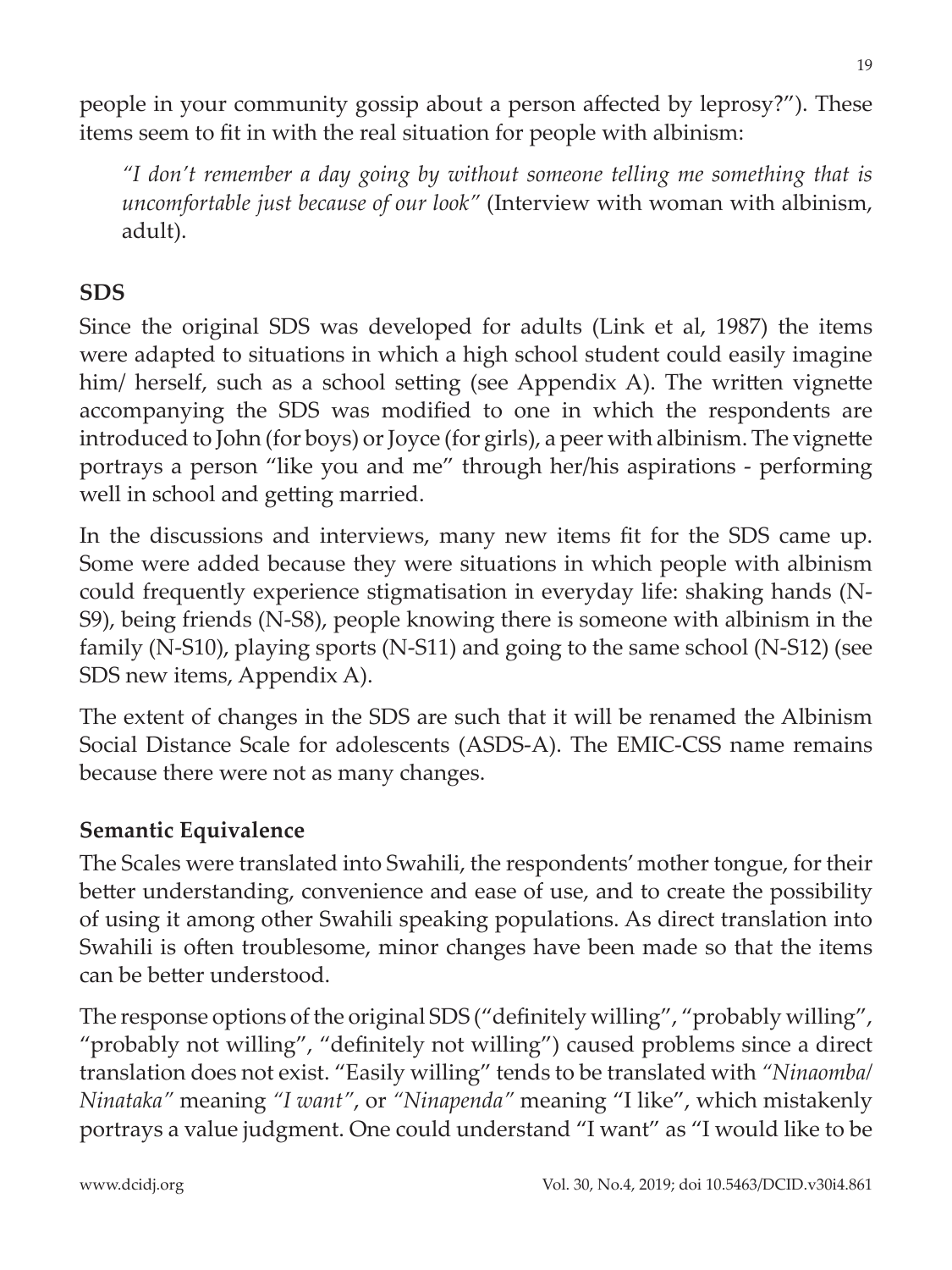sitting next to a person with albinism more than sitting next to a person without albinism". Since some people also assign good fortune to albinism, it is important to be careful with this translation. Therefore, the following response options are used: "I do not have a big problem", "I do not have a problem", "I do have a problem" and "I do have a big problem".

Items O-E2 and O-E9 were reformulated. O-E2 asked: "If a member of your family had leprosy, would you think less of yourself?". However an item measuring community stigma should not be formulated through a personal perspective, hence N-E2: "Would the family of someone with albinism feel less worth?". O-E9 was reformulated in terms of clarity.

## **Operational Equivalence**

Following discussions with experts and the target population, the operationalisation was adapted to self- administered Scales. This provides the respondents with more anonymity and decreases the risk of socially desirable answers. Since high school students are familiar with reading and answering questions on paper in a school setting, it was assumed as a fitting operationalisation of the Scales: more efficient, less pressure on the respondents and less time-consuming then an interviewer-administered Scale.

The first author and a school teacher provided the respondents with oral instructions, and short instructions were written in the survey ("Pick the correct answer"). Students were unfamiliar with filling out surveys, and most questions by the respondents pertained to marking the right answer (crossing, colouring or checking the box?). Probably due to its novelty, students considered the survey interesting. They took their time and made an effort to answer the survey seriously.

During step 3, respondents tended to choose the answer option "do not know" quite easily, with the rationale that they were not the expert in the field. They often thought that only researchers, social workers, community leaders, etc., would be able to answer the questions. Therefore, the "do not know" answer option was removed.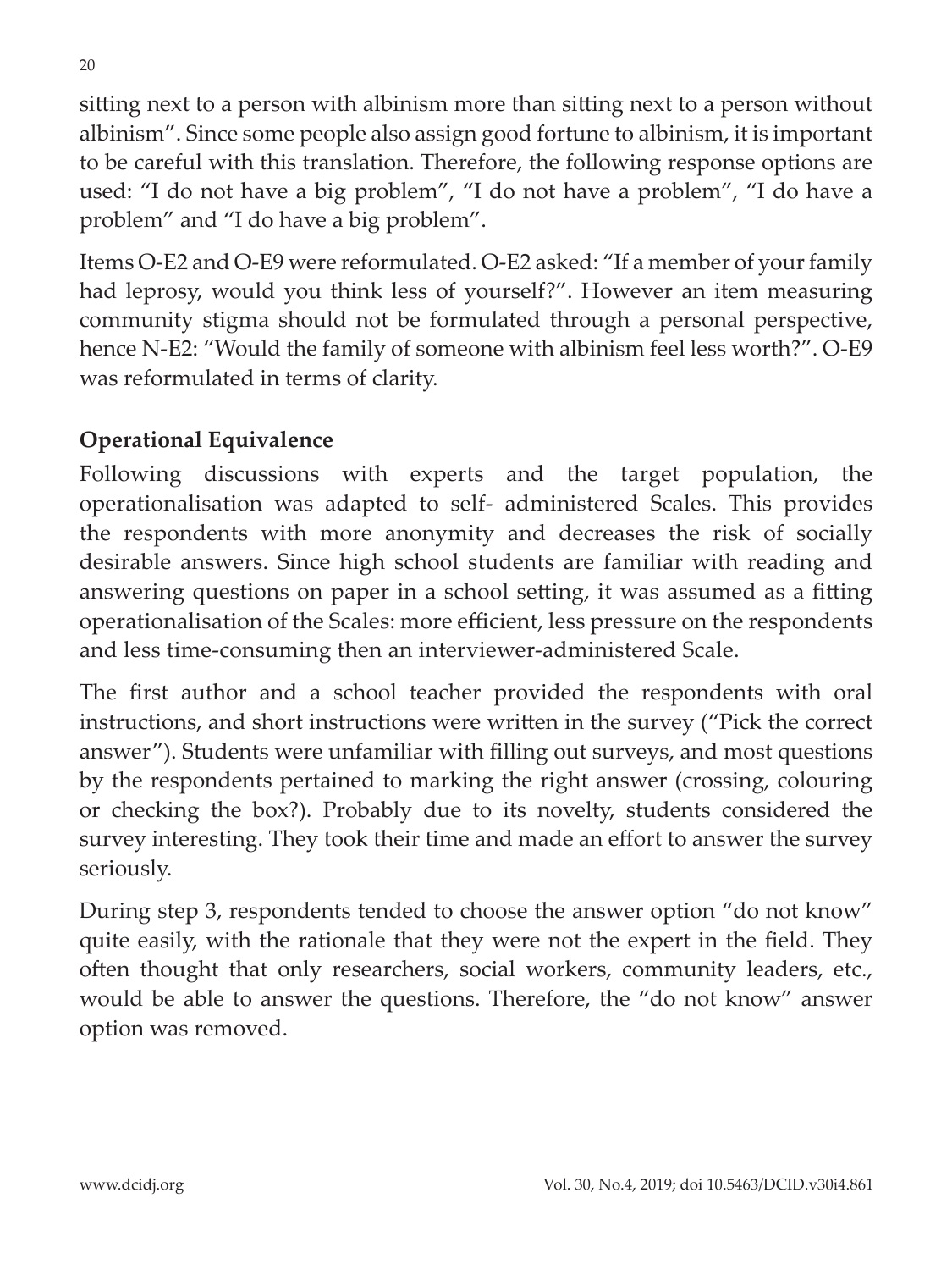### **Measurement Equivalence**

## **Participants' Characteristics**

The survey was filled out by 337 students, of whom 149 were male and 188 were female (Table 5). Three high schools participated, among which one school had no students with albinism (school 1) and two schools had students with albinism (schools 2 and 3). A limited number of students with albinism participated (n=5). The average age of the students was 17 years, ranging from  $10 - 34$  years old (age data was missing for 14 respondents). Almost all the participants had seen a person with albinism (97.9%), most of them knew someone with albinism (83.1%) because of the schools that they attended, and a few had relatives with albinism (5.9%).

|                        | <b>School</b> |               |             |              |
|------------------------|---------------|---------------|-------------|--------------|
|                        |               |               |             | <b>Total</b> |
| Respondents            | 109 (32.3%)   | 101 (30%)     | 127 (37.7%) | 337          |
| Male                   | 46 $(30.9\%)$ | 52 (34.9%)    | 51 (34.2%)  | 149          |
| Female                 | 63(33.5%)     | 49 $(26.1\%)$ | 76 (40.4%)  | 188          |
| Average age (in years) | 16.3          | 17.2          | 16.1        |              |

#### **Table 5: Socio-demographic Characteristics of Participants**

### **Item Characteristics**

Most people scored low on the EMIC-CSS and ASDS-A. An extensive overview of item characteristics is presented in Appendix B - EMIC-CSS, and Appendix  $C - ASDS-A$ 

A summary of the item characteristics is presented in Table 6. Standard deviations are included merely for descriptive purposes to indicate possible absence of variability and cannot be used in an absolute normative way since they have an ordinal character.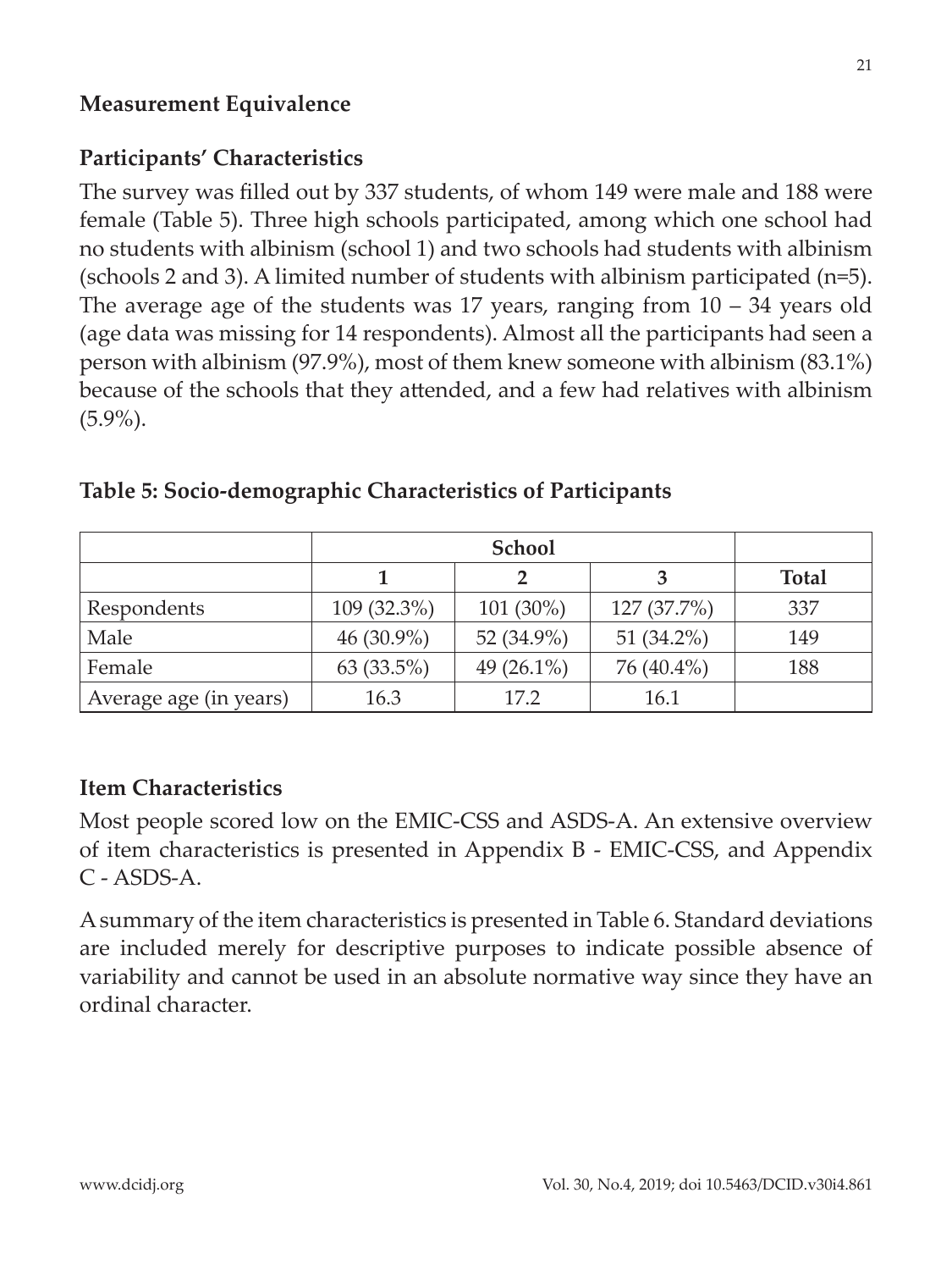| Nr.            | Code    | Item                                                                                            | Mean | <b>SD</b> |
|----------------|---------|-------------------------------------------------------------------------------------------------|------|-----------|
| 1              | $N-E3$  | In your community does albinism cause shame or embarrassment?                                   | 0.16 | 0.49      |
| $\overline{2}$ | $N-E15$ | Would people buy goods or services from a person with albinism?                                 |      | 0.47      |
| 3              | $N-E11$ | Is albinism a problem for a person to get married?                                              | 0.56 | 0.82      |
| $\overline{4}$ | $N-E6$  | Would people in your community avoid a person with albinism?                                    | 0.62 | 0.86      |
| 5              | $N-E8$  | Would people in your community think less about the family of a person<br>with albinism?        | 0.69 | 0.84      |
| 6              | $N-E1$  | Would the family of someone with albinism keep this person hidden?                              | 0.7  | 0.80      |
| 7              | $N-E2$  | Would the family of someone with albinism feel less worth?                                      | 0.73 | 0.79      |
| 8              | $N-E9$  | Would albinism cause any problems for the family in the community?                              | 0.78 | 0.92      |
| 9              | $N-E18$ | Do people in general fear people with albinism?                                                 | 0.81 | 0.85      |
| 10             | $N-E13$ | Would having a relative with albinism cause problems for someone to get<br>married?             | 0.94 | 0.86      |
| 11             | $N-E16$ | Would people call people with albinism bad names?                                               | 0.98 | 0.90      |
| 12             | $N-E7$  | Would others refuse to visit the home of a person with albinism?                                | 1.05 | 0.85      |
| 13             | $N-E17$ | Would people in your community gossip/talk badly about a person with<br>albinism?               | 1.07 | 0.86      |
| 14             | $N-E12$ | Would getting a child with albinism cause problems in a marriage?                               | 1.38 | 0.78      |
| 15             | $N-E4$  | Would people think less of a person with albinism?                                              | 1.43 | 0.82      |
|                | A-SDS-A |                                                                                                 |      |           |
| $\mathbf{1}$   | N-S12   | How would you feel being in the same school with someone like John/<br>Joyce?                   | 0.19 | 0.45      |
| $\overline{2}$ | $N-S7$  | How would you feel helping someone like John/Joyce with a question<br>about school work?        | 0.22 | 0.48      |
| 3              | $N-S2$  | How would you feel to be in the same class with someone like John/<br>Joyce?                    | 0.23 | 0.45      |
| 4              | $N-S4$  | How would you feel having someone like John/Joyce, who is older, as a<br>teacher?               | 0.24 | 0.49      |
| 5              | $N- S8$ | How would you feel to have John/Joyce as a friend?                                              | 0.24 | 0.53      |
| 6              | $N-S9$  | How would you feel shaking hands with someone like John/Joyce?                                  | 0.24 | 0.52      |
| 7              | $N-S3$  | How would you feel to sit next to someone like John/Joyce in class?                             | 0.26 | 0.47      |
| 8              | N-S11   | How would you feel if someone like John/Joyce was your teammate when<br>playing games/sports?   | 0.26 | 0.51      |
| 9              | $N-S1$  | How would you feel to visit a house of someone like John/Joyce?                                 | 0.28 | 0.51      |
| 10             | $N-56$  | How would you feel to introduce John/Joyce to your friends?                                     | 0.34 | 0.58      |
| 11             | N-S10   | How would you feel if your friend knew that you had someone like John/<br>Joyce in your family? | 0.43 | 0.69      |
| 12             | $N-55$  | How would you feel to have someone like John/Joyce as a family<br>member?                       | 0.44 | 0.67      |

## **Table 6: Descriptive Statistics EMIC-CSS and ASDS-A**

22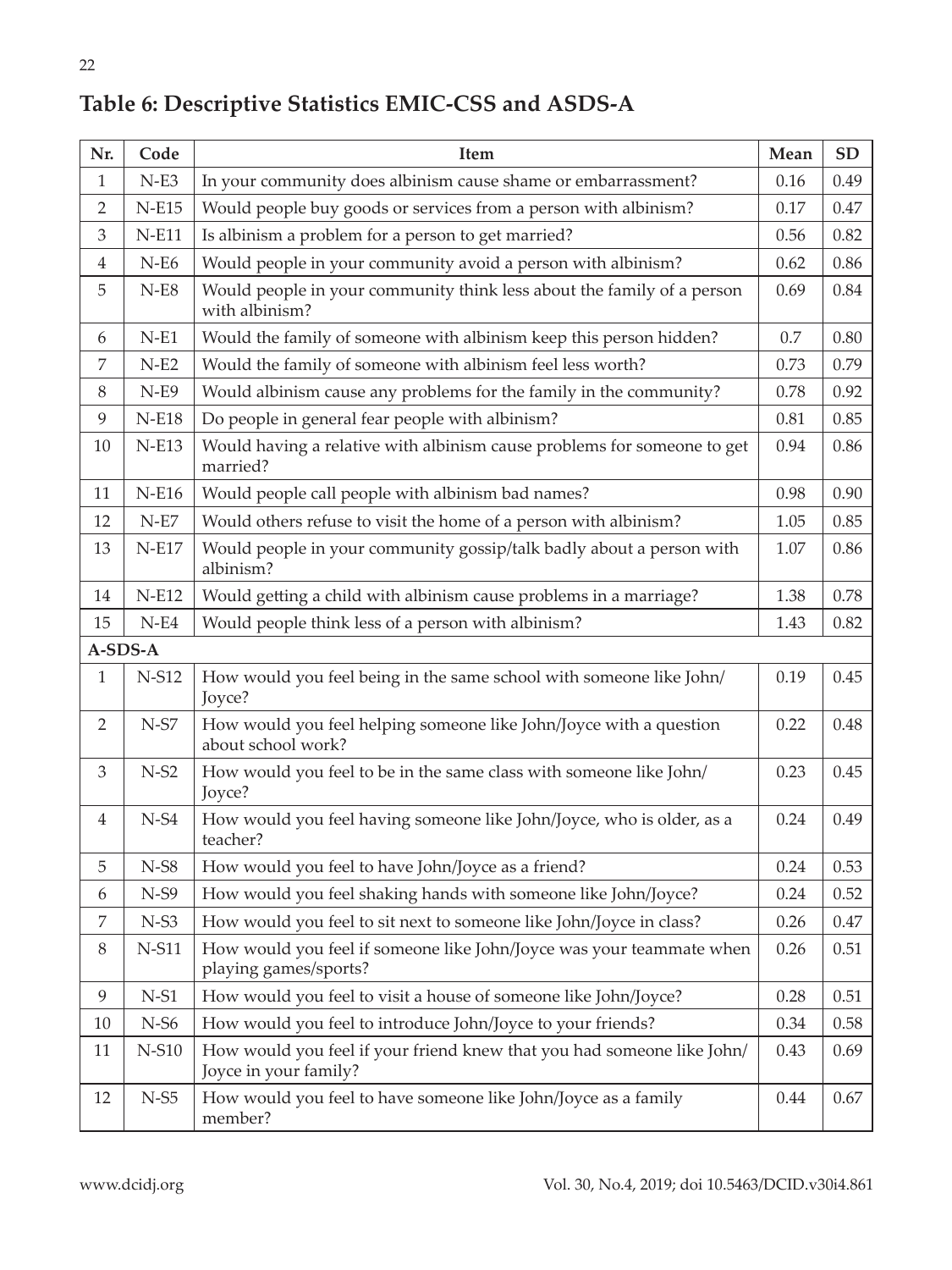### **Internal Consistency**

Exploratory factor analysis did not confirm the one-dimensionality of the Scales. For the EMIC-CSS the three first factors had Eigen values above one and only covered 43.5% of variability. To account for above 70.0% of variability, eight factors were needed. For the ASDS-A the first two factors had Eigen values above one and only covered about 67.4% of variability. To account for above 70.0% of variability, three factors were needed. However, the skewness of the item distribution did not endorse exploratory factor analysis.

Cronbach's alpha (0.78) showed an acceptable internal consistency of the EMIC-CSS and an excellent internal consistency for the ASDS-A (0.93). However, for both Scales, Cronbach's alpha could be influenced by the high number of items (EMIC-CSS: 15 items, ASDS-A: 12 items) and the skewness of the distribution. The following items did not add to the internal consistency, according to Cronbach's alpha if Item Deleted: N-E15, N-E9, N-E11 ( $\alpha$ : 0.79) and item N-E3 could also be removed ( $\alpha$ : 0.79, 11 items). Removing items of the ASDS-A would lower the alpha substantially.

To improve working with the skewed data, a log transformation was performed; however it did not improve the distribution for analysis. A log transformation of a variable with a discrete distribution with an extreme low amount of possible values boiled down to a re-scaling, making the position of the saturated extreme value the sole representative of most of the distribution. The normal approximation of the transformed distribution remained inadequate, though the SD will be less through this transformation.

#### **Reproducibility**

Reproducibility statistics can be found in Table 7. For both Scales, Gwet's AC1 gave a nuanced picture of test-re-test reliability ranging from reasonable, to weak, to good correspondence (EMIC-CSS: 0.45 to 0.79; ASDS-A: 0.63 to 0.81). Kendall's Tau showed a weak correspondence (EMIC-CSS: 0.24 to 0.55, ASDS-A: 0.30 to 0.51), which showed an average to low correlation between test and retest. Without exception, all differences between test and re-test were negative (EMIC-CSS: Z=-3.043 to Z=-0.032; ASDS-A: Z=-2.430 to -0.016), which in itself made the results significant. The test-retest correlation of the global EMIC-CSS and ASDS-A were a moderate  $t=0.58$  and  $t=0.53$ , respectively. After Bonferroni correction for multiple testing the significance at item level disappeared.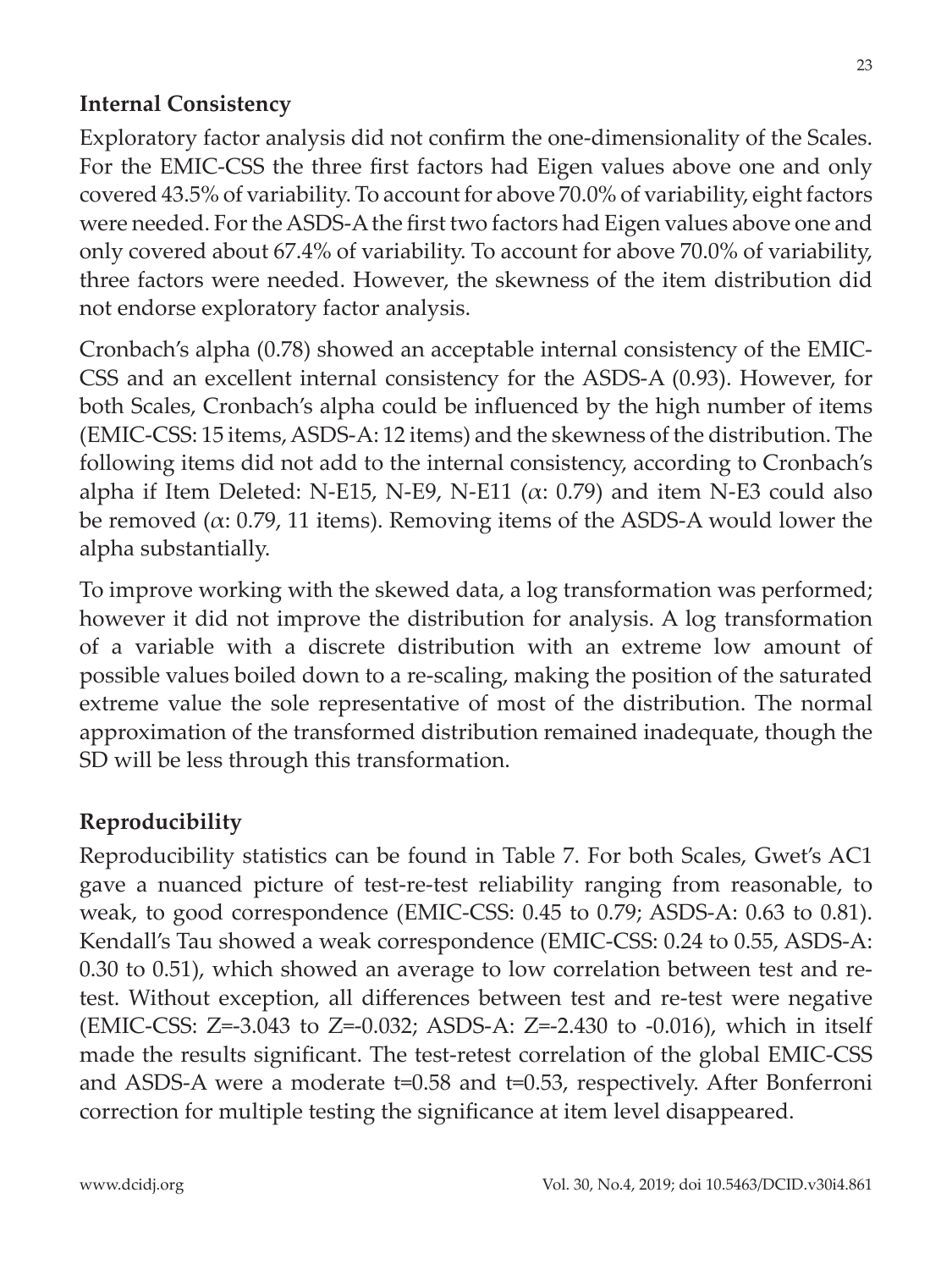### **Table 7: Main Statistical Findings for the total EMIC-CSS and ASDS-A and Individual Items**

|                 | <b>Scale</b>        |                  | <b>Items</b>  |                  |                           |                        |
|-----------------|---------------------|------------------|---------------|------------------|---------------------------|------------------------|
|                 | Cronbach's<br>alpha | Kendall's<br>Tau | Gwet's<br>AC1 | Kendall's<br>Tau | <b>Answers</b><br>unequal | $\mathbf{Z}$<br>values |
| <b>EMIC-CSS</b> | 0.78                | 0.58             | $0.45 - 0.79$ | $0.24 - 0.55$    | 19.1%-46.5%               | $-0.032-$<br>$-3.043$  |
| ASDS-A          | 0.93                | 0.53             | $0.63 - 0.81$ | $0.30 - 0.51$    | 18.3%-33.1%               | $-0.016-$<br>$-2.430$  |

### **Construct Validity**

The correlations between the EMIC-CSS and the ASDS-A were extremely low (Kendall's correlation 0.11 (p<0.05) (2-tailed .015) (n=290)).

Floor and Ceiling Aspects

No floor or ceiling effects were identified for the EMIC-CSS, five of the respondents (1.5%) had the lowest possible score and no one had the maximum score. A large floor effect was identified for the ASDS-A, 150 (44.5%) of the respondents had the lowest score and again no one had the maximum score.

#### **Interpretability**

Scores differ between subgroups (Table 8). Total scores are only used for the comparison of the means and the validation.

| <b>Variables</b> |          | <b>EMIC-CSS</b><br><b>Total score means</b><br>(SD) | <b>ASDS-A total score</b><br>means (SD) |
|------------------|----------|-----------------------------------------------------|-----------------------------------------|
| <b>Sex</b>       | Male     | 11.96 (6.18)                                        | 3.67(5.25)                              |
|                  | Female   | 11.98 (5.82)                                        | 2.96(4.37)                              |
| School           | School 1 | 11.14 (5.38)                                        | 2.7(4.95)                               |
|                  | School 2 | 14.02(6.11)                                         | 3.08(3.93)                              |
|                  | School 3 | 11.01(6.00)                                         | 3.93(5.21)                              |
| Know PLWA        | No       | 10.46 (6.23)                                        | 3.53(5.7)                               |
|                  | Yes      | 12.24(5.9)                                          | 3.23(4.59)                              |

#### **Table 8: Interpretability Table**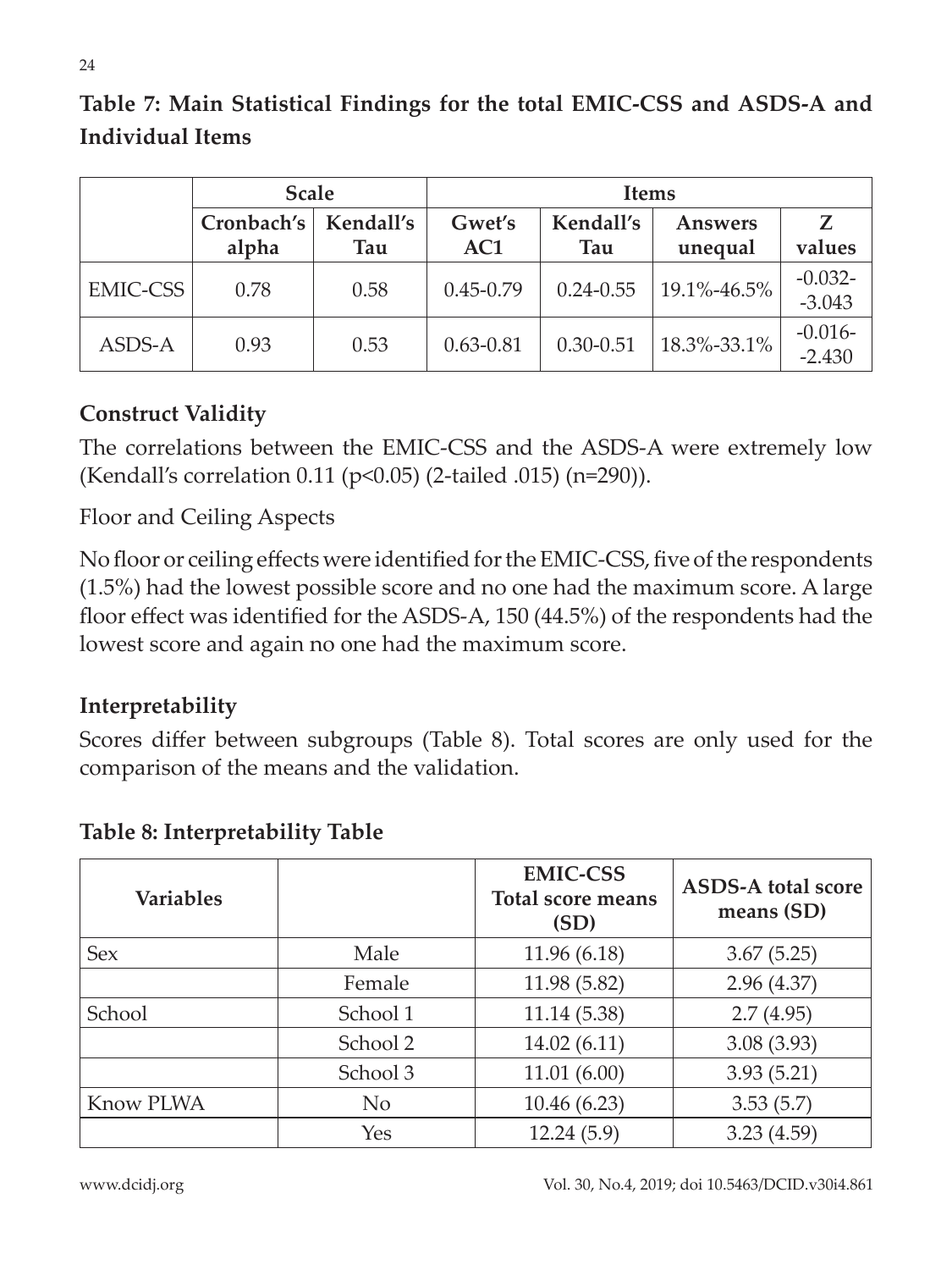### **Follow-up Focus Groups**

In the follow-up focus groups, the highest and lowest scoring items were discussed. Many attitudes presented by the items were confirmed by the respondents. However, the respondents contradicted the low score on item N-E15 considering peoples' attitude towards buying something from someone with albinism  $(\mu$ : 0.17).

The ASDS-A showed that respondents felt uncomfortable about having a family member with albinism but were less uncomfortable having someone with albinism as a friend (Appendix C). Respondents had difficulty in explaining differences in feelings in different relationships. One respondent explained the attitude towards these different relationships as follows:

*"Having a friend who has albinism, because he or she is not part of your family, it is not that shaming than having a relative (with albinism) … is like having a curse in some community"* (High school student, female).

## **Other Findings**

People had these "communities" in mind while filling out the EMIC-CSS.

### **Figure 1: EMIC-CSS Communities (n=117)**

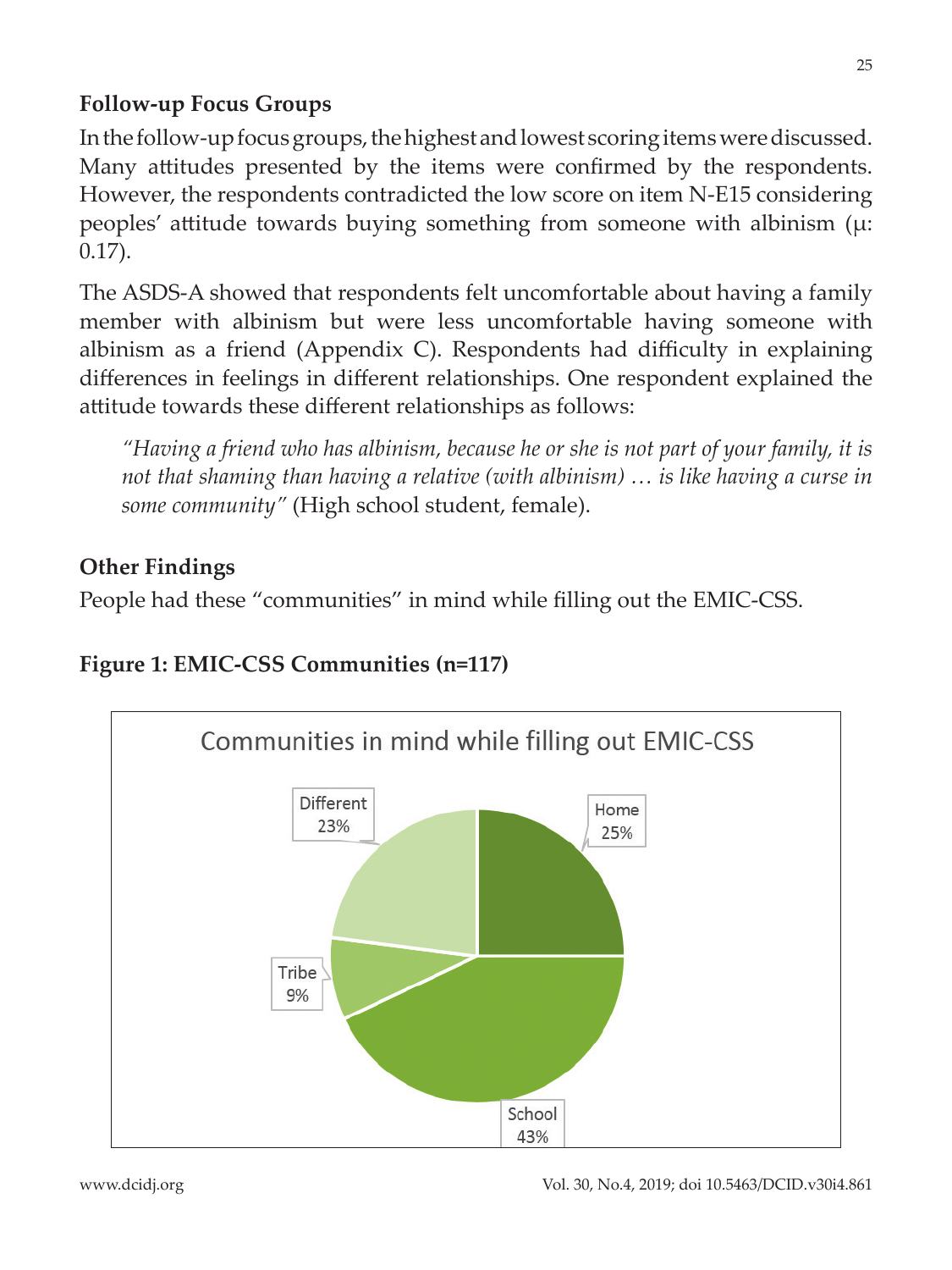## **DISCUSSION**

Valid instruments are necessary to assess the prevalence and severity of albinism-related stigma and the effectiveness of implemented stigma reduction interventions. This research adapted and validated existing stigma-measurement tools to measure health-related stigma in a cross-cultural setting: the EMIC-CSS measuring community stigma by asking people about the views of their community towards the stigmatised (Brieger et al, 1998; Stienstra et al, 2002; Stevelink & Van Brakel, 2013; Peters et al, 2014), and the ASDS-A measuring personal stigma by asking people about their personal views of the stigmatised (Link et al, 1987; Peters et al, 2014).

Conceptual equivalence of the EMIC-CSS was sufficient, as six of the seven aspects of stigmatisation measured stigma related to albinism in Tanzania. The aspect of concealment is not applicable in a Scale measuring albinism-related stigma due to the different nature of the condition. As for the aspect: 'Problems with getting married or ongoing marriage', it must be noted that since one is born with albinism it will not cause trouble during marriage, but it can be a problem for someone to get a marriage alliance. The concept of fear was added, because fear for someone with albinism seems relevant in Tanzanian society as is confirmed by the item characteristics, and the concept is also often used in research on attitude towards people living with HIV/AIDS (Nyblade, 2006; Bos et al, 2008; Creel et al, 2011). Item characteristics showed that the aspect of discrediting measured high levels of stigma and the aspect of shame and embarrassment measured relatively low levels of stigma.

In terms of item equivalence, respondents scored extremely low on item N-E15: "Would people buy goods or services from a person with albinism?" in the EMIC-CSS ( $\mu$ : 0.17). This item is formulated positively, as opposed to all other negatively formulated items, which could have influenced the respondents' answering behaviour, as was also found with a positively scored item in Peters et al (2014).Additionally, the respondents in the follow-up focus groups doubted the accuracy of the answering behaviour of the sample, since they supposed people would have stigmatising feelings about the matter. For future use it is suggested that it be reformulated to: "Would people dislike buying goods or services from a person with albinism?".The two items suggested by Peters et al (2014), namely N-E16: "Would people call people with albinism bad names?" and N-E17: "Would other people in your community gossip about a person affected by leprosy?" turned out to be relevant, supported by relatively high item means of 0.98 for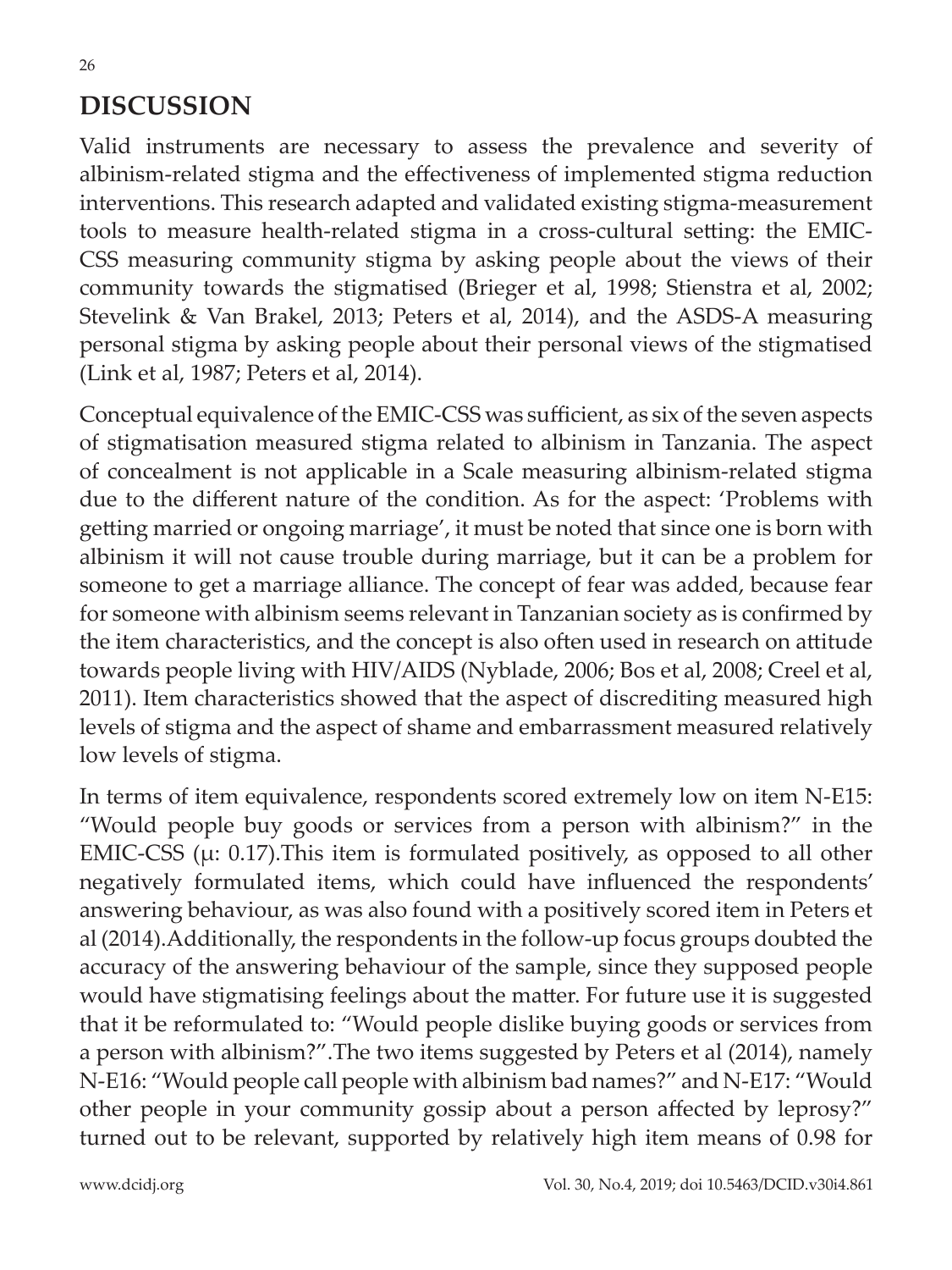N-E16 (fifth highest) and 1.07 for N-E17 (third highest). The recommended EMIC-CSS and ASDS-A can be found in Appendix D, in English and in Swahili.

To obtain item equivalence for the ASDS-A, new items were suggested because of the new context and applicability in a high school setting. The ranking of the items based on the total item score corresponds with the level of social distance. For example, people feel less comfortable having someone with albinism in the family (small social distance) as compared to having someone with albinism in the same school (large social distance). Through qualitative analyses, the new items of the ASDS-A seem to be relevant. After adjustment, the item equivalence of both scales was adequate.

The statistics regarding measurement equivalence should be interpreted correctly. From the acceptable to excellent internal consistency of the EMIC-CSS (α: 0.78) and ASDS-A (α: 0.93), it can be deduced that both Scales are valid to measure stigma, as both alphas are comparable with the finding of Peters et al (2014). However, both Cronbach's alphas can be influenced by the skewness of the distribution and the high number of items (EMIC-CSS: 15 items, ASDS-A: 12 items). The skewness of the distribution and the floor effect in the case of the ASDS-A, can be caused by the population in which the Scales were conducted. In two of the three high schools, people with albinism were present and the students were familiar with albinism through their educational background, therefore the distribution can be explained by a low stigmatising attitude and is not necessarily reason for an invalid Scale. For further validation, the Scales should be tested in a different population. For the EMIC-CSS the following items could be removed for a smaller Scale and higher Cronbach's alpha (α: 0.79 with 11 items): N-E3, N-E9, N-E11 and N-E15.

Reproducibility statistics show an average to low correlation between test and re-test: people have not been consistent in answering questions. However, in the re-test, people's answers to the questions were more positive and less stigmatised towards people with albinism. A plausible cause for this disparity is that the survey itself can be an intervention in populations living closely together. The survey, the subject of research and the researcher could have stimulated the debate on the topic and the evolution of opinions.

The low construct validity, extremely low Kendall correlation of .11, differs from results found in Peters et al (2014) and can be explained by the different nature of the EMIC-CSS and ASDS-A. The students do not portray stigmatising attitudes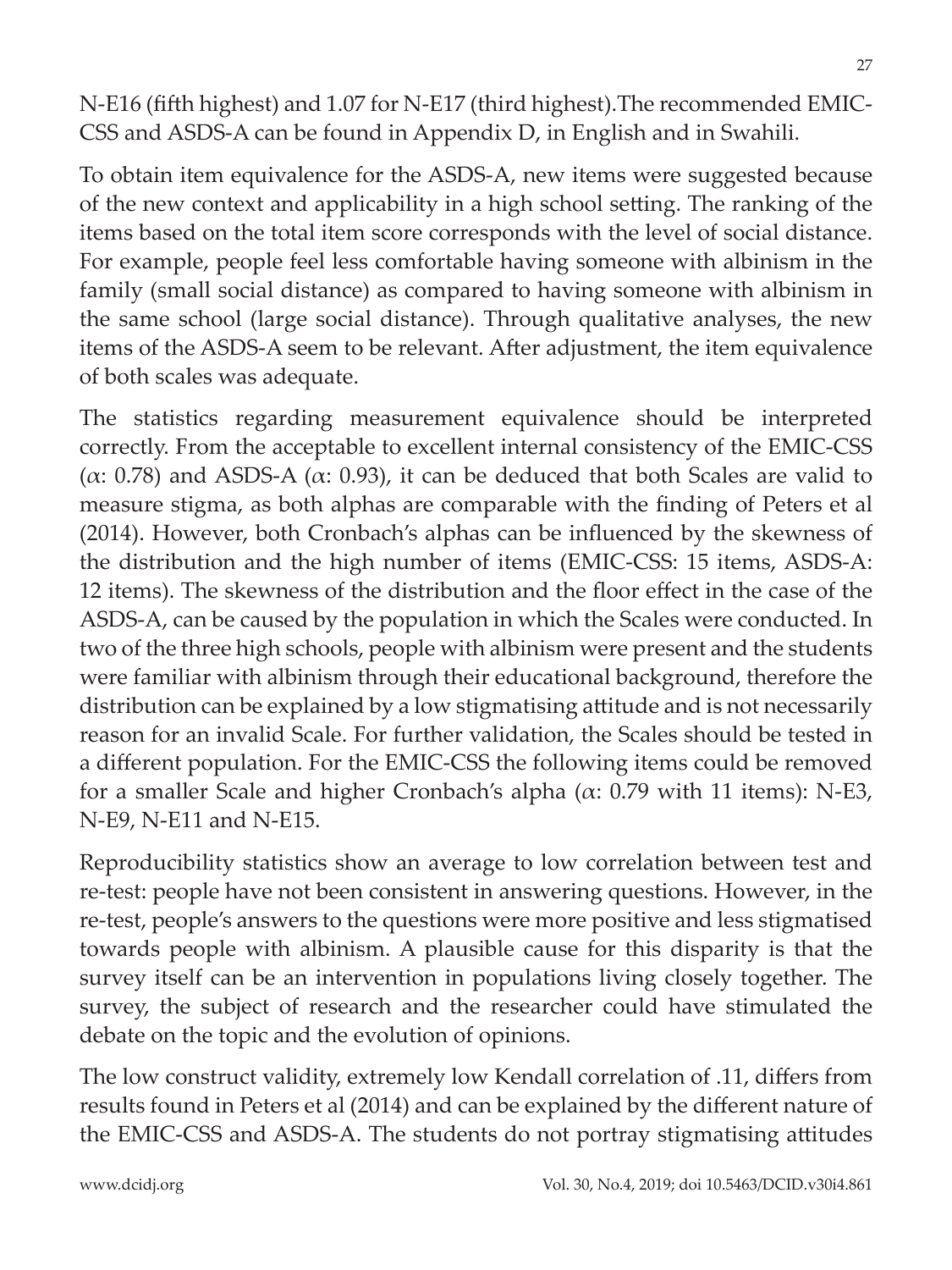in the ASDS-A, whereas they do believe that the community in general has a stigmatising attitude as expressed in the EMIC-CSS. As such, this points at a difference between community and personal attitudes caused by differences in age, culture and education. Respondents indicated that older people hold more traditional beliefs about albinism and in general have a lower level of education. Testing the Scales among adults who live in the community the EMIC-CSS asks about, might give more insight into the validity of the Scales. This study also showed that the respondents in school had different communities of reference (Figure 1). It might be interesting to research the reference community of people in the EMIC-CSS. For a more consequent interpretation of the EMIC-CSS a possible improvement could be to specify 'a community', e.g., a school.

#### **Recommendations and Limitations**

The social desirability bias is problematic in stigma measurement; this could have caused the skewed distribution and the floor effect of the ASDS-A. People in Tanzania are aware of the stigmatisation of people with albinism and the bad name this has given the nation. Consequently, a foreigner researching this topic might cause respondents to hesitate to portray stigmatising feelings. The school as a place of inquiry could also have caused socially desirable answering as respondents might view the survey as an exam. The lack of floor effects for the EMIC-CSS could demonstrate that people find it easier to talk about someone else's attitude and therefore the EMIC-CSS might be less sensitive for socially desirable answering. Adapting the ASDS-A to cope with social desirability might be done through the introduction of items with a less distinct meaning, a balanced Scale of positive and negative items or the addition of a social desirability Scale to at least measure the level of social desirability (Beretvas et al, 2002).

This validation focussed on high school students, which limits the generalisability of the findings to the general Tanzanian population. For further validation, one should keep in mind that many people in Tanzania are not able to read or are unused to reading. Careful translation of items and answer possibilities to Swahili is important, especially with a self-administered survey since one cannot give direct feedback to the interpretation. Additionally, one can doubt whether the chosen translation of the ASDS-A answer possibilities ("I do not have a big problem", etc.) are as value-free as intended, since they might be interpreted as more negative because they are referring to a problem.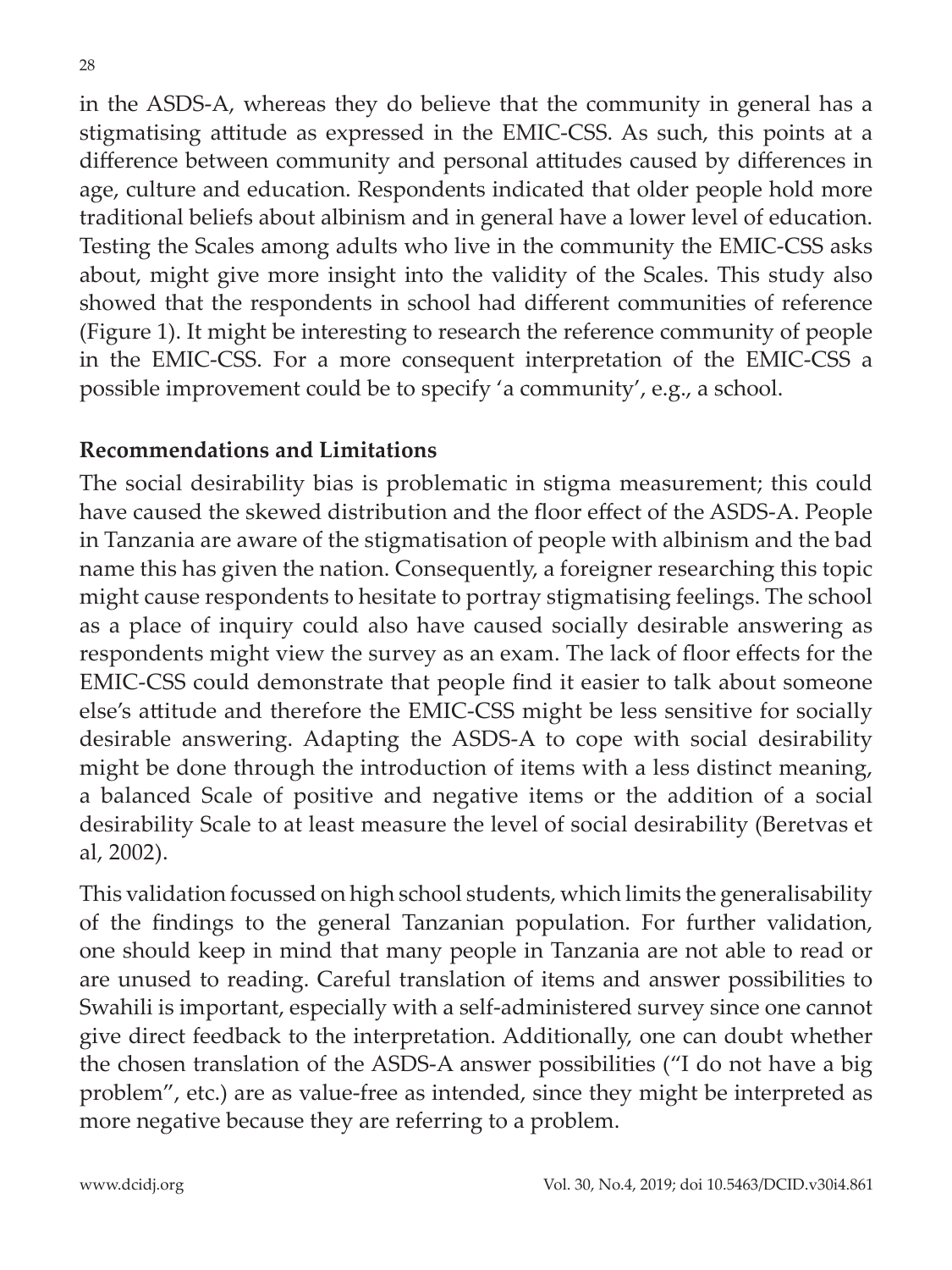The researchers wish to underline the importance of using mixed methods to assess stigma (Yang et al, 2007). Scales like the EMIC-CSS and ASDS-A are more valuable when qualitative methods are used to interpret quantitative data.

## **CONCLUSION**

This validation study shows the potential of the EMIC-CSS and ASDS-A as Scales for measuring stigma towards people with albinism in Tanzania. On many aspects the Scales have been proven adequate: conceptual, item, semantic and operational equivalence is achieved. In terms of measurement equivalence, the reproducibility statistics raise questions that can be explained by the characteristics of the sample. However, research among a different population is necessary to exclude the doubts that are caused through the skewness of the item distribution and the possible effect of the test itself as an intervention to control the reproducibility of the Scale. Recommendations for further Scale development are presented in the article. Moreover this article shows the importance of validating existing measurement tools to specific settings and respondents.

## **ACKNOWLEDGEMENT**

This study was funded by VLIR-UOS through a VLADOC PhD scholarship.

## **REFERENCES**

Baker C (2010). Representing the tribe of ghosts: stereotypes of albinism emerging from reports of recent attacks in Tanzania and Burundi. Oxford, Mansfield College.

Beretvas NS, Meyers JL, Leite WL (2002). A reliability generalisation study of the Marlowe-Crowne social desirability scale. Educational and Psychological Measurement; 62(4): 570-589. https://doi.org/10.1177/0013164402062004003

Bogardus ES (1925). Measuring social distance. Journal of Applied Sociology; 299-308.

Bos AER, Schaalma HP, Pryor JB (2008). Reducing AIDS-related stigma in developing countries: The importance of theory- and evidence-based interventions. Psychology, Health & Medicine; 13(4): 450-460. htt ps://doi.org/10.1080/13548500701687171 PMid:18825583

Braathen SH, Ingstad B (2006). Albinism in Malawi: Knowledge and beliefs from an African setting. Disability & Society; 21(6): 599-611. https://doi.org/10.1080/09687590600918081

Brieger WR, Oshiname FO, Ososanya OO (1998). Stigma associated with onchocercal skin disease among those affected near the Ofiki and Oyan Rivers in western Nigeria. Social Science & Medicine; 47(7): 841-852. https://doi.org/10.1016/S0277-9536(98)00007-0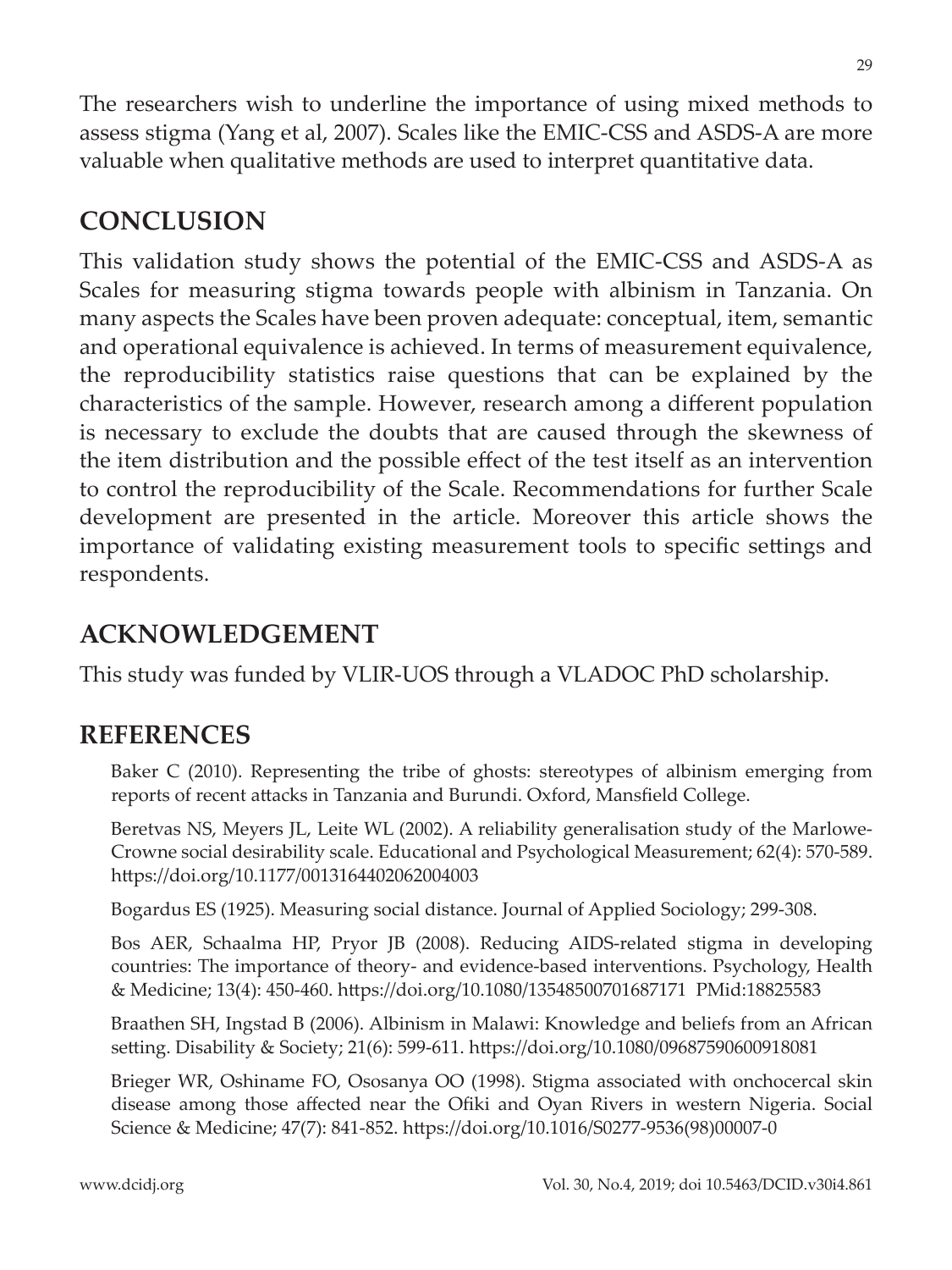Brocco G (2015). Labeling albinism: Language and discourse surrounding people with albinism in Tanzania. Disability & Society; 30(1): 1143-1157. https://doi.org/10.1080/0968759 9.2015.1075869

Bryceson DF, Jønsson JB, Sherrington R (2010). Miners' magic: artisanal mining, the albino fetish and murder in Tanzania. The Journal of Modern African Studies; 48(3): 353-382. https:// doi.org/10.1017/S0022278X10000303

Corrigan PW, Rowan D, Green A, Lundin R, River P, Uphoff -Wasowski K, White K, Kubiak MA (2002). Challenging two mental illness stigmas: Personal responsibility and dangerousness. Schizophrenia Bulletin; 28(2): 293-309. https://doi.org/10.1093/oxfordjournals.schbul.a006939 PMid:12693435

Crandall CS, Moriarty D (1995). Physical illness stigma and social rejection. The British Psychological Society; 34(1): 67-83. https://doi.org/10.1111/j.2044-8309.1995.tb01049.x PMid:7735733

Creel AH, Rimal RN, Mkandawire G, Böse K, Brown JW (2011). Effects of a mass media intervention on HIV-related stigma: 'Radio Diaries' programme in Malawi. Health Education Research; 26(3): 456-465. https://doi.org/10.1093/her/cyr012 PMid:21393376

Cruz-Inigo AE, Ladizinski B, Sethi A (2011). Albinism in Africa; Stigma, slaughter and awareness campaigns. Dermatologic Clinics; 29(1): 79-87. https://doi.org/10.1016/j. det.2010.08.015 PMid:21095532

de Vet HCW, Adèr HJ, Terwee CB, Pouwer F (2005). Are factor analytical techniques used appropriately in the validation of health status questionnaires? A systematic review on the quality of factor analysis of the SF-36. Quality of Life Research; 14(5): 1203-1218. https://doi. org/10.1007/s11136-004-5742-3 PMid:16047498

Gwet KL (2008). Computing inter-rater reliability and its variance in the presence of high agreement. British Journal of Mathematical and Statistical Psychology; 61(1): 29-48. Herdman M, Fox-Rushby J, Badia X (1997). "Equivalence" and the translation and adaptation of healthrelated quality of life questionnaires. Quality of Life Research; 6(3): 237-247. https://doi. org/10.1348/000711006X126600 PMid:18482474

Herdman M, Fox-Rushby J, Badia  $X$  (1998). A model of equivalence in the cultural adaption of HRQoL instruments. Quality of Life Research; 7(4): 323-335. https://doi. org/10.1023/A:1008846618880 PMid:9610216

Hong ES, Zeeb H, Repacholi MH (2006). Albinism in Africa as a public health issue. BMC Public Health; 6(2): 212. htt ps://doi.org/10.1186/1471-2458-6-212 PMid:16916463 PMCid:PMC1584235

Leiker JJ, Taub DE, Gast J (1995). The stigma of AIDS: Persons with AIDS and social distance. Deviant Behavior; 16(4): 333-351. https://doi.org/10.1080/01639625.1995.9968007

Link BG, Cullen FT, Frank J, Wozniak JF (1987). The social rejection of former mental patients: Understanding why labels matter. The American Journal of Sociology;  $92(6)$ : 1461-1500. https://doi.org/10.1086/228672

Lund P (2001). Health and education of children with albinism in Zimbabwe. Health Education Research; 16(1): 1-7. https://doi.org/10.1093/her/16.1.1 PMid:11252280

30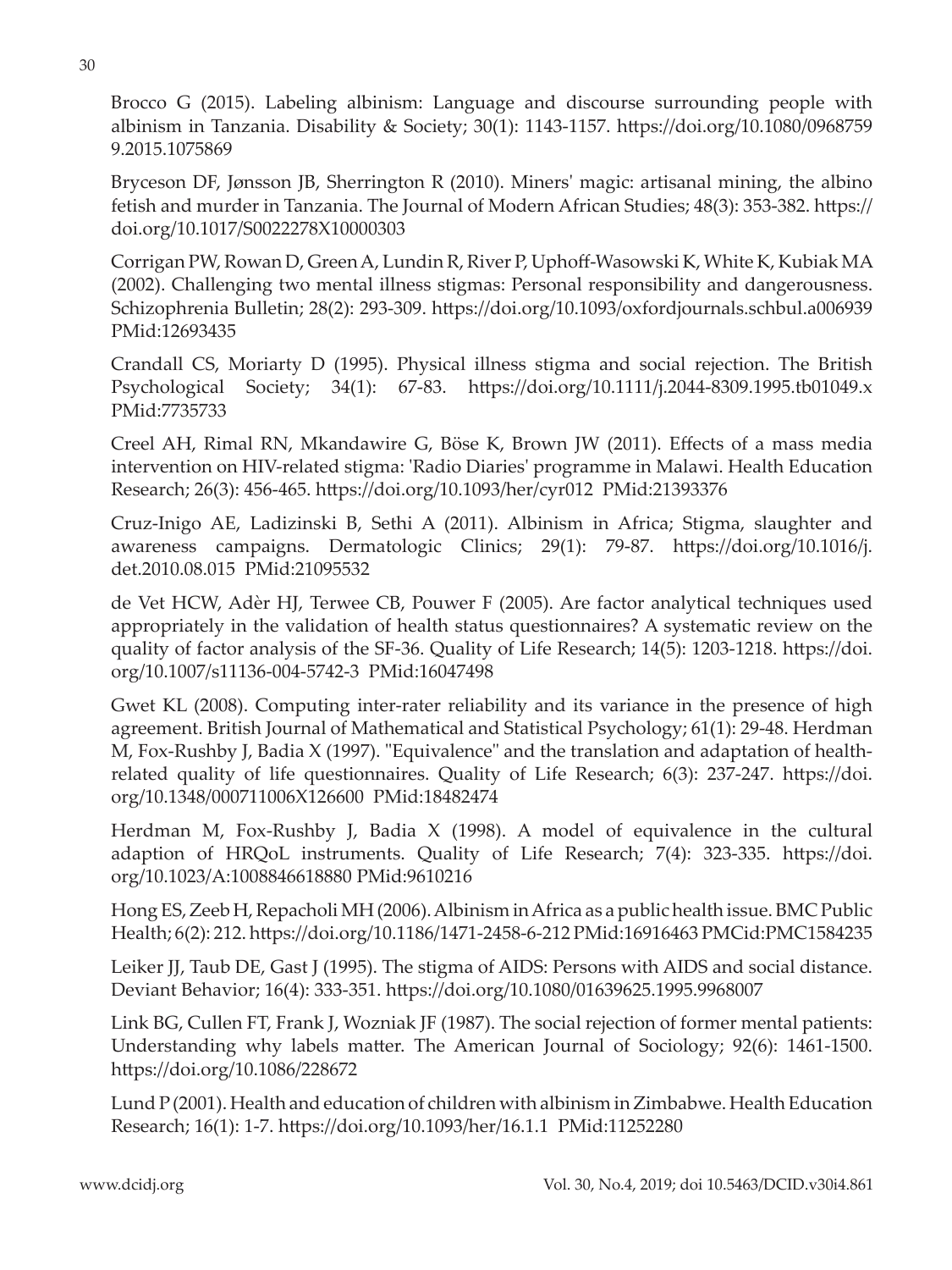Mak WWS, Chong ESK, Wong CCY (2014). Beyond attributions: Understanding public stigma of mental illness with the common sense model. American Journal of Orthopsychiatry; 84(2): 173-181. https://doi.org/10.1037/h0099373 PMid:24826933

Penn DL, Guynan K, Daily T, Spaulding WD, Garbin CP, Sullivan M (1994). Dispelling the stigma of schizophrenia: What sort of information is best?. Schizophrenia Bulletin; 20(3): 567- 577. https://doi.org/10.1016/0920-9964(94)90022-1

Peters RMH, Dadun, Van Brakel WH, Zweekhorst MBM, Damayanti R, Bunders JFG, Irwanto (2014). The cultural validation of two scales to assess social stigma in leprosy. PLoS Neglected Tropical Diseases; 8(11): e3274. htt ps://doi.org/10.1371/journal.pntd.0003274 PMid:25376007 PMCid:PMC4222778

Stevelink SAM, Van Brakel WH (2013). The cross-cultural equivalence of participation instruments: A systematic review. Disability and Rehabilitation; 35(15): 1256-1268. https://doi. org/10.3109/09638288.2012.731132 PMid:23789790

Stienstra Y, van der Graaf WA, Asamoa K, van der Werf TS (2002). Beliefs and attitudes toward buruli ulcer in Ghana. The American Journal of Tropical Medicine and Hygiene; 67(2): 207- 213. https://doi.org/10.4269/ajtmh.2002.67.207 PMid:12389949

Terwee CB, Bot SDM, de Boer MR, van der Windt DAWM, Knol DL, Dekker J, Bouter LM, de Vet HCW (2007). Quality criteria were proposed for measurement properties of health status questionnaires. Journal of Clinical Epideiology; 60(1): 34-42. https://doi.org/10.1016/j. jclinepi.2006.03.012 PMid:17161752

Uromi S (2014). Violence against persons with albinism and older women: Tackling witchcraft accusations in Tanzania. International Journal of Education and Research; 2(6): 323-338.

Van Brakel W (2006). Measuring health-related stigma: A literature review. Psychology, Health and Medicine; 11(3): 307-334. https://doi.org/10.1080/13548500600595160 PMid:17130068

Van Brakel WH, Sihombin B, Djarir H, Beise K, Kusumawardhani L, Yulihane R, Kurniasari I, Kasim M, Kesumaningsih KI, Wilder-Smith A (2012). Disability in people affected by leprosy: the role of impairment, activity, social participation, stigma and discrimination. Global Health Action; 5: 183-164. https://doi.org/10.3402/gha.v5i0.18394 PMid:22826694 PMCid:PMC3402069

Wan N (2003). 'Orange in a World of Apples': The voices of albinism. Disability & Society; 18(3): 277-296. https://doi.org/10.1080/0968759032000052860

Weiss M (1997). Explanatory Model Interview Catalogue (EMIC): Framework for comparative study of illness. Transcultural Psychiatry; 34(2): 235-263. https://doi. org/10.1177/136346159703400204

Yang LH, Kleinman A, Link BG, Phelan JC, Lee S, Good B (2007). Culture and stigma: Adding moral experience to stigma theory. Social Science & Medicine; 64(7): 1524-1535. https://doi. org/10.1016/j.socscimed.2006.11.013 PMid:17188411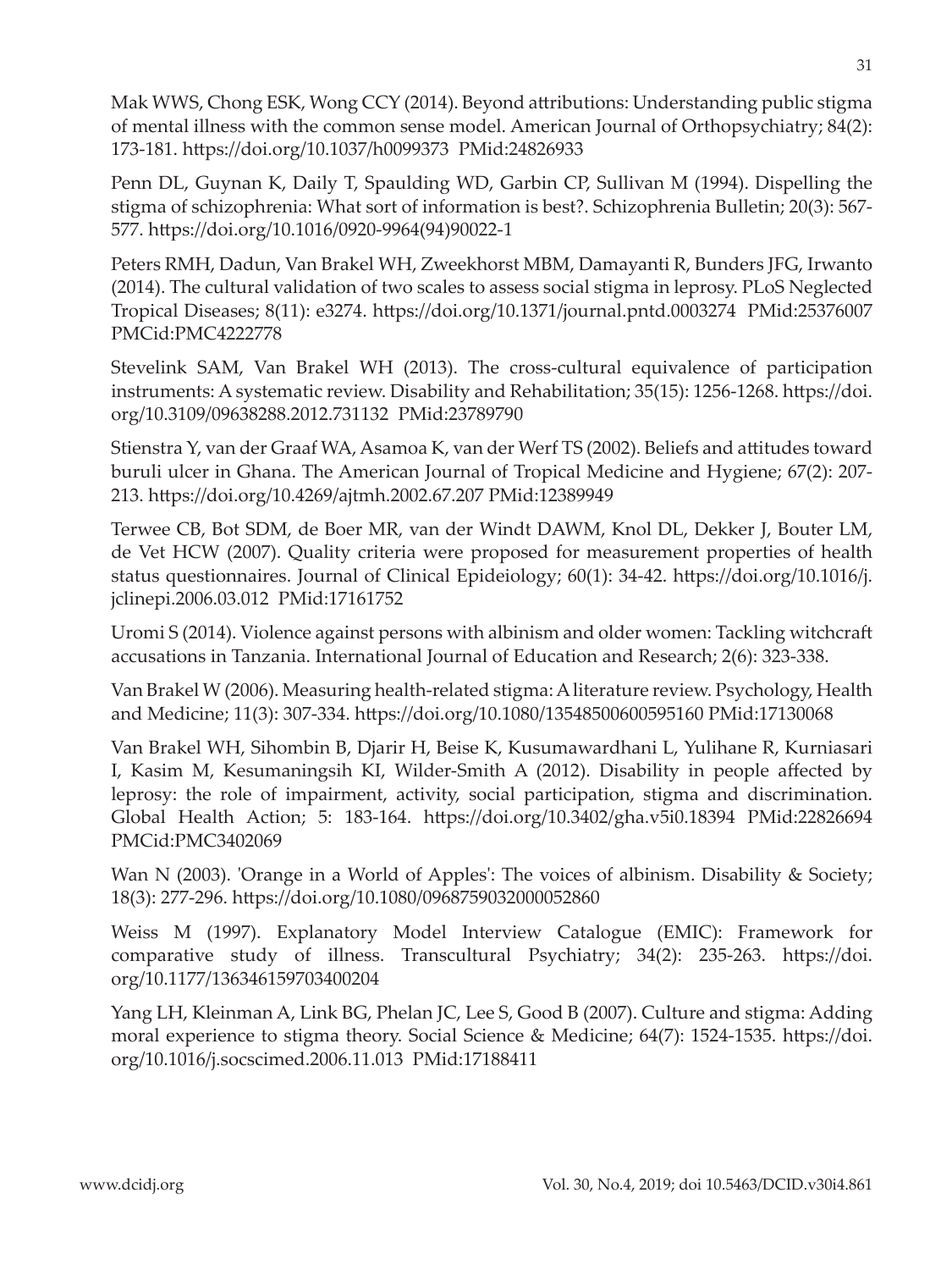## **Appendix A: Description Adaptation for Validation Items EMIC-CSS and ASDS-A**

| <b>EMIC-CSS</b>                                                                                 |                                                                                                     |                                               |                                                                                                                                    |
|-------------------------------------------------------------------------------------------------|-----------------------------------------------------------------------------------------------------|-----------------------------------------------|------------------------------------------------------------------------------------------------------------------------------------|
| Original items                                                                                  | <b>New Items</b>                                                                                    | Aspect of<br>stigmatisation                   | Difference in equivalence                                                                                                          |
| O-E1 Would a person with<br>leprosy keep others from<br>knowing, if possible?                   | N-E1 Would family of<br>someone with albinism<br>keep this person hidden?                           | Concealment/Shame<br>and embarrassment        | Concept is not fitting                                                                                                             |
| O-E2 If a member of your<br>family had leprosy, would you<br>think less of yourself?            | N-E2 Would the family of<br>someone with albinism feel<br>less worth?                               | Discrediting                                  | Semantic change, EMIC-<br>CSS questions are about<br>what others think and this<br>question was originally<br>about what you think |
| O-E3 In your community,<br>does leprosy cause shame or<br>embarrassment?                        | N-E3 In your community,<br>does albinism cause shame<br>or embarrassment?                           | Shame and<br>embarrassment                    |                                                                                                                                    |
| O-E4 Would others think less<br>of a person with leprosy?                                       | N-E4 Would people think<br>less of a person with<br>albinism?                                       | Discrediting                                  |                                                                                                                                    |
| O-E5 Would knowing that<br>someone has leprosy have an<br>adverse effect on others?             | <b>REMOVE</b>                                                                                       | Concealment                                   | Concept is not fitting                                                                                                             |
| O-E6 Would other people<br>in your community avoid a<br>person affected by leprosy?             | N-E6 Would people in your<br>community avoid a person<br>with albinism?                             | Avoidance and taking<br>distance/isolation    |                                                                                                                                    |
| O-E7 Would others refuse to<br>visit the home of a person<br>affected by leprosy?               | N-E7 Would others refuse<br>to visit the home of a<br>person with albinism?                         | Avoidance and taking<br>distance/isolation    |                                                                                                                                    |
| O-E8 Would people in your<br>community think less of<br>the family of a person with<br>leprosy? | N-E8 Would people in<br>your community think<br>less about the family of a<br>person with albinism? | Discrediting/Problems<br>for family           |                                                                                                                                    |
| O-E9 Would leprosy cause<br>problems for the family?                                            | N-E9 Would albinism<br>cause any problems for the<br>family in the community?                       | Problems for family                           | Semantic: question was<br>unclear                                                                                                  |
| O-E10 Would a family have<br>concern about disclosure if one<br>of their members had leprosy?   | <b>REMOVE</b>                                                                                       | Concealment                                   | Concept is not fitting                                                                                                             |
| O-E11 Would leprosy be a<br>problem for a person to get<br>married?                             | N-E11 Is albinism a<br>problem for a person to get<br>married?                                      | Problems with marriage                        |                                                                                                                                    |
| O-E12 Would leprosy cause<br>problems in an on-going<br>marriage?                               | N-E12 Would getting a<br>child with albinism cause<br>problems in a marriage?                       | Problems with marriage                        | Concept is not fitting                                                                                                             |
| O-E13 Would having leprosy<br>cause a problem for a relative<br>of that person to get married?  | N-E13 Would having a<br>relative with albinism<br>cause problems for<br>someone to get married?     | Problems for family/<br>problems for marriage |                                                                                                                                    |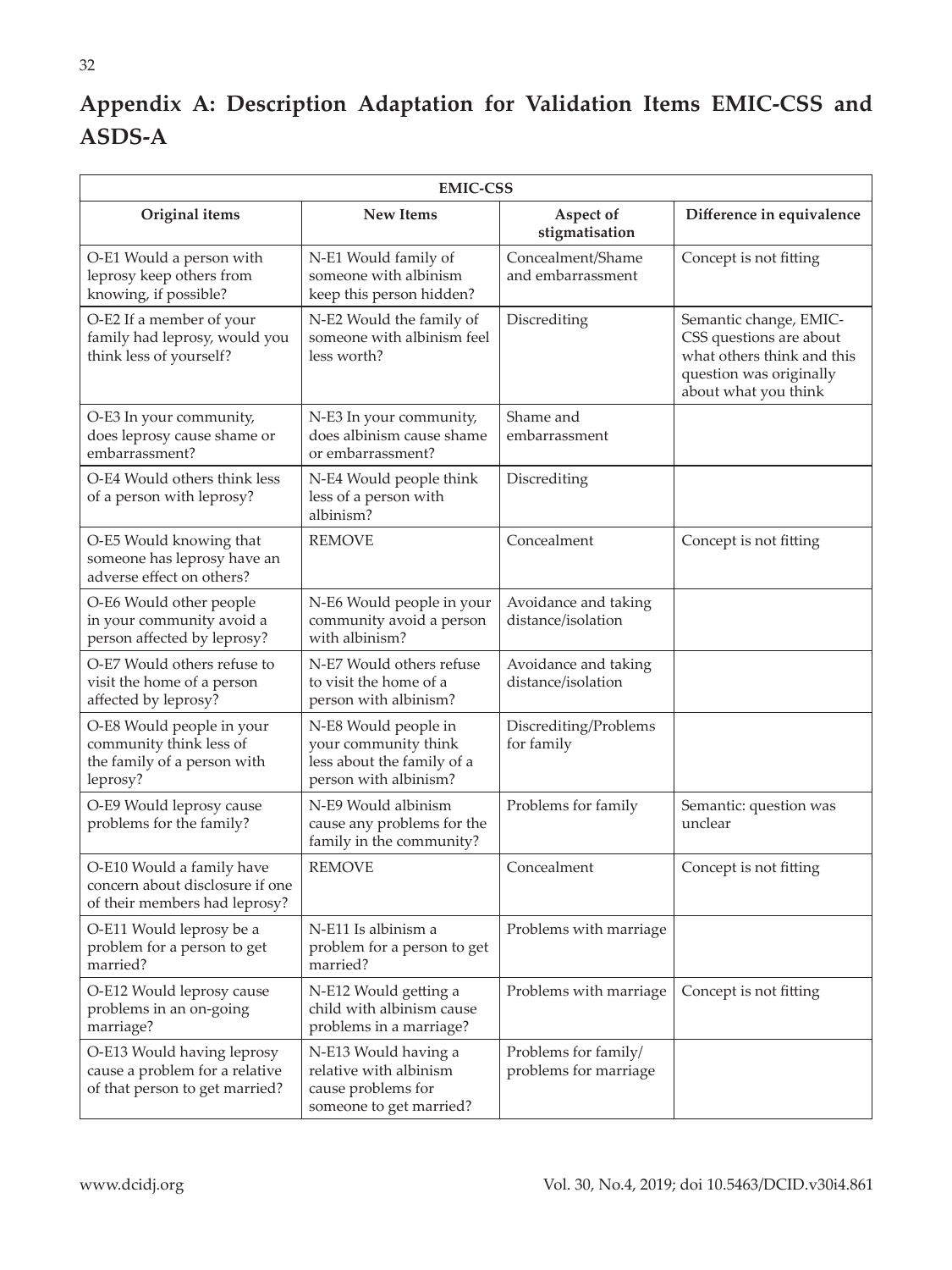| O-E14 Would having leprosy<br>cause difficulty for a person to<br>find work?    | <b>REMOVE</b>                                                                                | Work                                                | Item is not fitting |
|---------------------------------------------------------------------------------|----------------------------------------------------------------------------------------------|-----------------------------------------------------|---------------------|
| O-E15 Would people dislike<br>buying food from a person<br>affected by leprosy? | N-E15 Would people buy<br>goods or services from a<br>person with albinism?                  | Work/Avoidance<br>and taking distance/<br>isolation | Item is not fitting |
|                                                                                 | <b>New Items</b>                                                                             |                                                     |                     |
|                                                                                 | N-E16 Would people call<br>people with albinism bad<br>names?                                | Discrediting                                        |                     |
|                                                                                 | N-E17 Would people in<br>your community gossip/<br>talk bad about a person<br>with albinism? | Discrediting                                        |                     |
|                                                                                 | N-E18 Do people in general<br>fear people living with<br>albinism?                           | Fear                                                | Concept missing     |

| ASDS-A                                                                                                              |                                                                                                         |                     |  |
|---------------------------------------------------------------------------------------------------------------------|---------------------------------------------------------------------------------------------------------|---------------------|--|
| Original items                                                                                                      | New items                                                                                               | Equivalence         |  |
| O-S1 How would you feel about renting a room in<br>your home to someone like Rahman/Rahmi?                          | N-S1 How would you feel to visit a house of<br>someone like John/Joyce?                                 | Item is not fitting |  |
| O-S2 How about being a worker on the same job<br>with someone like Rahman/Rahmi?                                    | N-S2 How would you feel to be in the same<br>class with someone like John/Joyce?                        | Item is not fitting |  |
| O-S3 How would you feel having someone like<br>Rahman/Rahmi as a neighbour?                                         | N-S3 How would you feel to sit next to<br>someone like John/Joyce in class?                             | Item is not fitting |  |
| O-S4 How about having someone like Rahman/<br>Rahmi as caretaker of your children for a couple<br>of hours?         | N-S4 How would you feel having someone<br>like John/Joyce, who is older, as a teacher?                  | Item is not fitting |  |
| O-S5 How about having one of your children<br>marry someone like Rahman/Rahmi?                                      | N-S5 How would you feel to have someone<br>like John/Joyce as a family member?                          | Item is not fitting |  |
| O-S6 How would you feel about introducing<br>Rahman/Rahmi to a young woman you are<br>friendly with?                | N-S6 How would you feel to introduce John/<br>Joyce to your friends?                                    | Item is not fitting |  |
| O-S7 How would you feel about recommending<br>someone like Rahman/Rahmi for a job working for<br>a friend of yours? | N-S7 How would you feel helping someone<br>like John/Joyce with a question about school<br>work?        | Item is not fitting |  |
|                                                                                                                     | New items                                                                                               |                     |  |
|                                                                                                                     | N-S8 How would you feel to have John/<br>Joyce as a friend?                                             | Item is missing     |  |
|                                                                                                                     | N-S9 How would you feel shaking hands<br>with someone like John/Joyce?                                  | Item is missing     |  |
|                                                                                                                     | N-S10 How would you feel if your friend<br>knew that you had someone like John/Joyce<br>in your family? | Item is missing     |  |
|                                                                                                                     | N-S11 How would you feel if someone<br>like John/Joyce was your teammate when<br>playing games/sports?  | Item is missing     |  |
|                                                                                                                     | N-S12 How would you feel being in the<br>same school with someone like John/Joyce?                      | Item is missing     |  |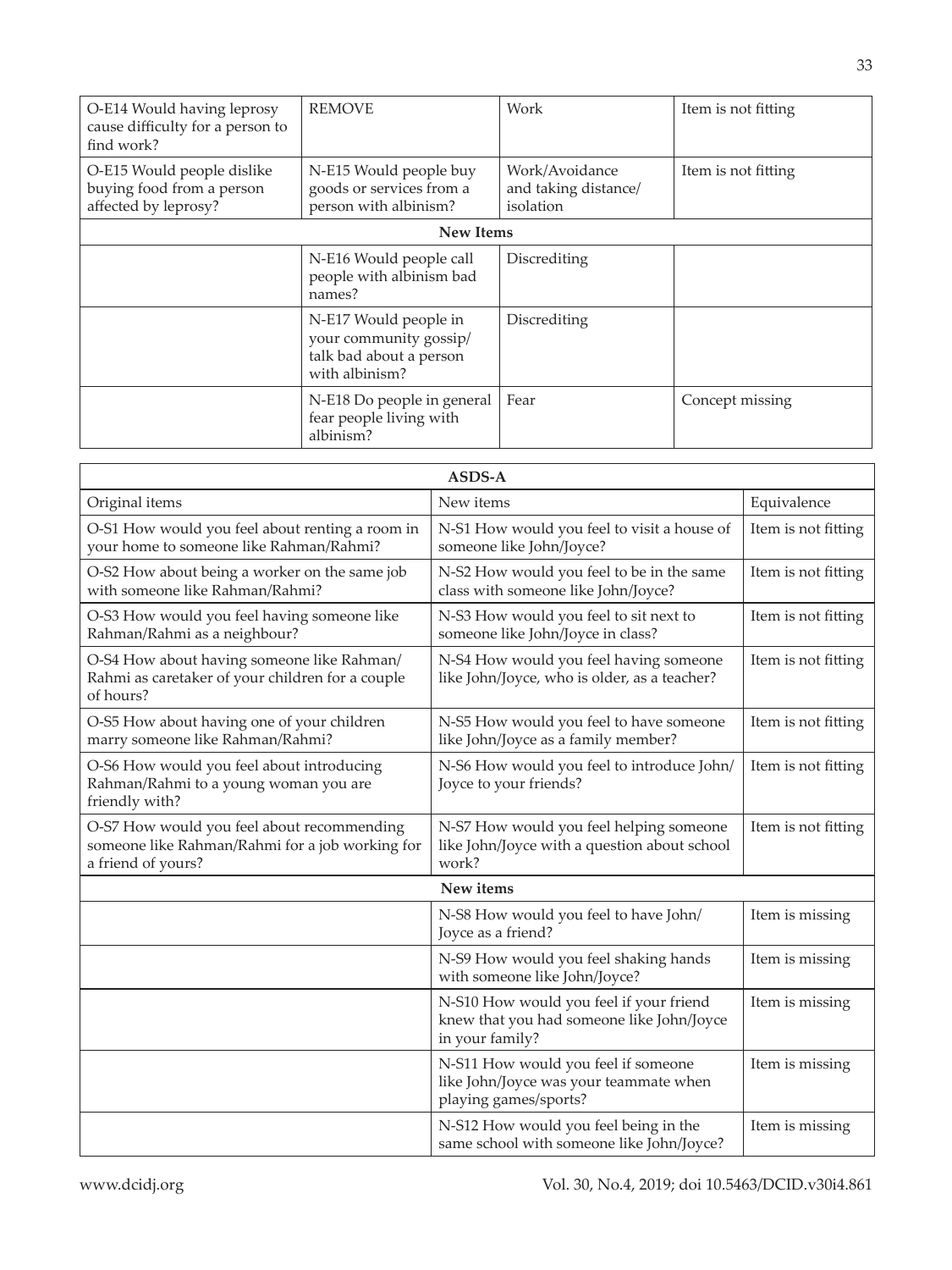## **Appendix B: EMIC-CSS**

|                                                                                                              |     |               |         |        |      |      |                  |              | Reliability test-retest |                       |            |                    |            |                 |        |            |              |
|--------------------------------------------------------------------------------------------------------------|-----|---------------|---------|--------|------|------|------------------|--------------|-------------------------|-----------------------|------------|--------------------|------------|-----------------|--------|------------|--------------|
|                                                                                                              | Z   | $\frac{1}{2}$ | Perhaps | Yes    | Mean | 55   | Median           | $\mathsf{z}$ | Kappa                   | Linear Weighted Kappa | Gwet's ACI | $\overline{\rm s}$ | Kendall'st | Answers Unequal | Equal  | $\hbox{N}$ | $\mathbf{p}$ |
| N-E3 In your<br>community<br>does albinism<br>cause shame or<br>embarrassment?                               | 322 | 90.10%        | 4.30%   | 5.60%  | 0.16 | 0.03 | $\mathbf{0}$     | 132          | 0.29                    | 0,34                  | 0.79       | 0.04               | 0.36       | 19.10%          | 80.90% | $-2.49$    | 0.013        |
| N-E15 Would<br>people buy<br>goods or services<br>from a person<br>with albinism?                            | 324 | 87.30%        | 8.60%   | 4.00%  | 0.17 | 0.03 | $\mathbf{0}$     | 129          | 0.23                    | 0,22                  | 0.78       | 0.04               | 0.24       | 20.30%          | 79.70% | $-0.277$   | 0.813        |
| $N$ -E11 Is<br>albinism a<br>problem for a<br>person to get<br>married?                                      | 324 | 65.10%        | 13.30%  | 21.60% | 0.56 | 0.05 | $\boldsymbol{0}$ | 132          | 0.37                    | 0,42                  | 0.61       | 0.05               | 0.43       | 35.10%          | 64.90% | $-0.811$   | 0.442        |
| N-E6 Would<br>people in your<br>community<br>avoid a person<br>with albinism?                                | 322 | 63.00%        | 12.10%  | 24.80% | 0.62 | 0.05 | $\boldsymbol{0}$ | 132          | 0.24                    | 0,3                   | 0.50       | 0.05               | 0.31       | 41.70%          | 58.30% | $-0.312$   | 0.777        |
| N-E8 Would<br>people in your<br>community<br>think less about<br>the family of<br>a person with<br>albinism? | 323 | 56.00%        | 19.20%  | 24.80% | 0.69 | 0.05 | $\boldsymbol{0}$ | 132          | 0.26                    | 0,3                   | 0.48       | 0.05               | 0.30       | 44.60%          | 55.40% | $-2.098$   | 0.038        |
| N-E1 Would<br>the family of<br>someone with<br>albinism keep<br>this person<br>hidden?                       | 324 | 51.20%        | 27.20%  | 21.60% | 0.7  | 0.05 | $\mathbf{0}$     | 132          | 0.40                    | 0,45                  | 0.54       | 0.05               | 0.48       | 39.40%          | 60.60% | $-2.341$   | 0.021        |
| N-E2 Would<br>the family of<br>someone with<br>albinism feel less<br>worth?                                  | 320 | 49.10%        | 29.10%  | 21.90% | 0.73 | 0.05 | $\,1\,$          | 132          | 0.44                    | 0,46                  | 0.55       | 0.05               | 0.45       | 36.40%          | 63.60% | $-1.892$   | 0.061        |
| N-E9 Would<br>albinism cause<br>any problems for<br>the family in the<br>community?                          | 322 | 55.30%        | 11.20%  | 33.50% | 0.78 | 0.05 | $\mathbf{0}$     | 131          | 0.39                    | 0,42                  | 0.56       | 0.05               | 0.40       | 37.20%          | 62.80% | $-0.032$   | 0.974        |
| N-E18 Do people<br>in general fear<br>people living<br>with albinism?                                        | 325 | 47.40%        | 24.00%  | 28.60% | 0.81 | 0.05 | $\,1\,$          | 129          | 0.29                    | 0,34                  | 0.45       | 0.05               | 0.35       | 46.50%          | 53.50% | $-1.385$   | 0.166        |
| N-E13 Would<br>having a relative<br>with albinism<br>cause problems<br>for someone to<br>get married?        | 325 | 39.70%        | 26.20%  | 34.20% | 0.94 | 0.05 | $\mathbf{1}$     | 131          | 0.37                    | 0,39                  | 0.49       | 0.05               | 0.39       | 42.00%          | 58.00% | $-1.498$   | 0.144        |

34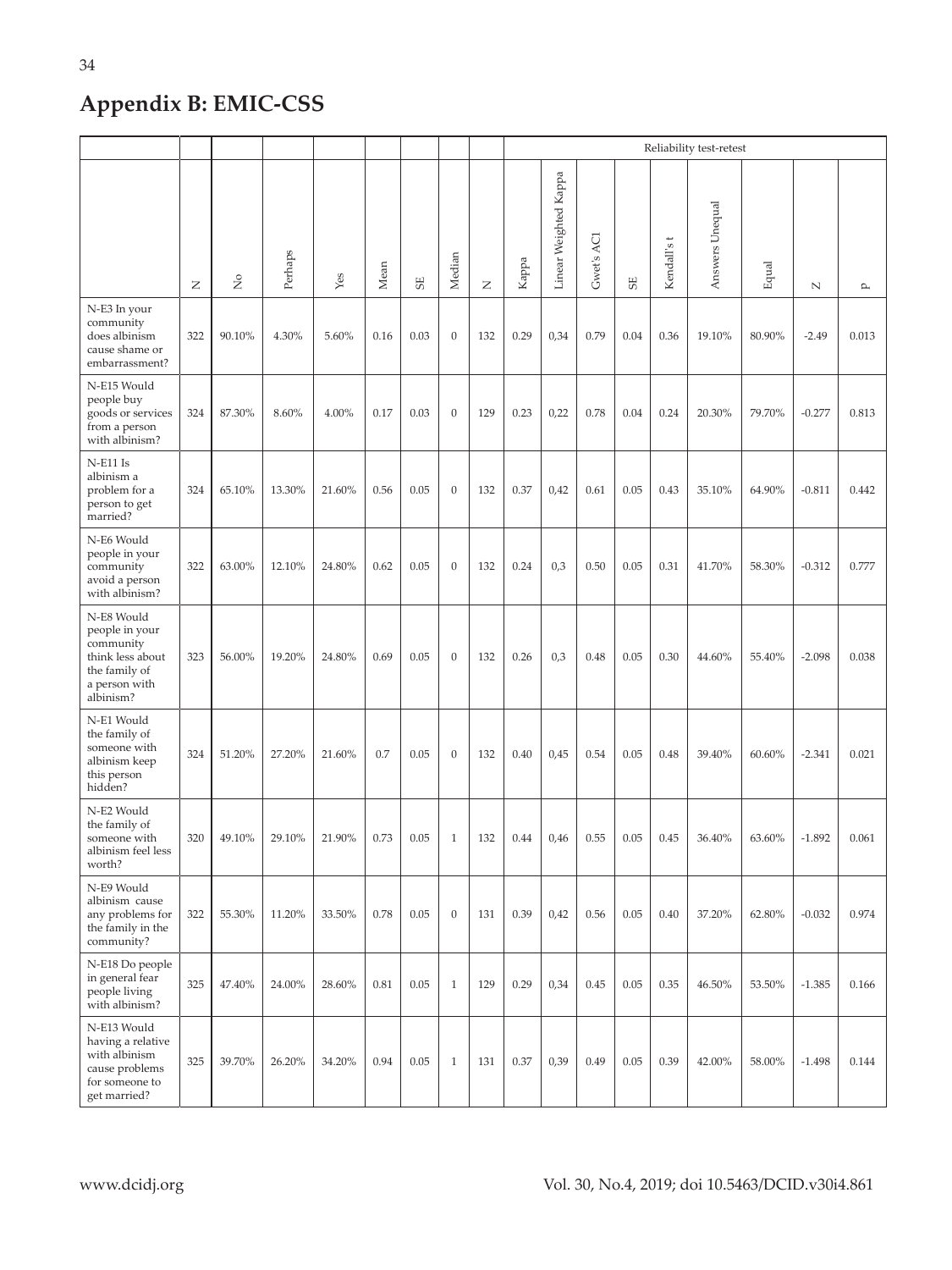| N-E16 Would<br>people call<br>people with<br>albinism bad<br>names?                               | 322 | 41.60% | 18.60% | 39.80% | 0.98 | 0.05 | $\overline{1}$ | 129 | 0.41 | 0,43 | 0.53 | 0.05 | 0.42 | 38.30% | 61.70% | $-1.45$  | 0.155 |
|---------------------------------------------------------------------------------------------------|-----|--------|--------|--------|------|------|----------------|-----|------|------|------|------|------|--------|--------|----------|-------|
| N-E7 Would<br>others refuse to<br>visit the home<br>of a person with<br>albinism?                 | 324 | 33.60% | 28.10% | 38.30% | 1.05 | 0.05 | $\overline{1}$ | 131 | 0.38 | 0,43 | 0.50 | 0.05 | 0.47 | 42.00% | 58.00% | $-3.043$ | 0.002 |
| N-E17 Would<br>people in your<br>community<br>gossip/talk bad<br>about a person<br>with albinism? | 323 | 34.10% | 25.10% | 40.90% | 1.07 | 0.05 | $\overline{1}$ | 131 | 0.35 | 0,38 | 0.47 | 0.05 | 0.39 | 43.80% | 56.20% | $-2.858$ | 0.004 |
| N-E12 Would<br>getting a child<br>with albinism<br>cause problems<br>in a marriage?               | 324 | 18.50% | 25.30% | 56.20% | 1.38 | 0.04 | $\overline{2}$ | 132 | 0.39 | 0,44 | 0.55 | 0.05 | 0.46 | 36.40% | 63.60% | $-1.013$ | 0.331 |
| N-E4 Would<br>people think less<br>of a person with<br>albinism?                                  | 323 | 21.40% | 14.60% | 64.10% | 1.43 | 0.05 | $\overline{2}$ | 132 | 0.50 | 0,55 | 0.68 | 0.05 | 0.55 | 26.20% | 73.80% | $-1.043$ | 0.314 |

## **Appendix C: ASDS-A**

|                                                                                                                     |                |                                |                                           |                                    |                         |      |      |          |                |       |                       |      |            | Reliability test-retest |                |       | Wilcoxon     |           |
|---------------------------------------------------------------------------------------------------------------------|----------------|--------------------------------|-------------------------------------------|------------------------------------|-------------------------|------|------|----------|----------------|-------|-----------------------|------|------------|-------------------------|----------------|-------|--------------|-----------|
|                                                                                                                     | $\overline{z}$ | I do not have a big<br>problem | a problem<br>do not have<br>$\overline{}$ | do have a problem<br>$\overline{}$ | I do have a big problem | Mean | 55   | Median   | $\overline{z}$ | Kappa | Linear Weighted Kappa | 55   | Gwet's AC1 | 55                      | Answer Unequal | Equal | $\mathbb{N}$ | $\square$ |
| N-S12 How<br>would you<br>feel being<br>in the same<br>school with<br>someone like<br>John/Joyce?                   | 320            | 83.10%                         | 15.30%                                    | 1.30%                              | 0.30%                   | 0.19 | 0.03 | $\theta$ | 131            | 0.37  | 0.39                  | 0.1  | 0.81       | 0.04                    | 25.2%          | 74.8% | $-1.509$     | 0.164     |
| N-S7 How<br>would you<br>feel helping<br>someone<br>like John/<br>Joyce with<br>a question<br>about school<br>work? | 319            | 79.90%                         | 18.50%                                    | $0.90\%$                           | 0.60%                   | 0.22 | 0.03 | $\theta$ | 131            | 0.29  | 0.28                  | 0.1  | 0.75       | 0.04                    | 22.3%          | 77.7% | $-1.166$     | 0.312     |
| N-S2 How<br>would you<br>feel to be<br>in the same<br>class with<br>someone like<br>John/Joyce?                     | 324            | 77.80%                         | 21.00%                                    | 1.20%                              | $0.00\%$                | 0.23 | 0.03 | $\theta$ | 130            | 0.37  | 0.33                  | 0.09 | 0.76       | 0.04                    | 23.7%          | 76.3% | $-1.136$     | 0.326     |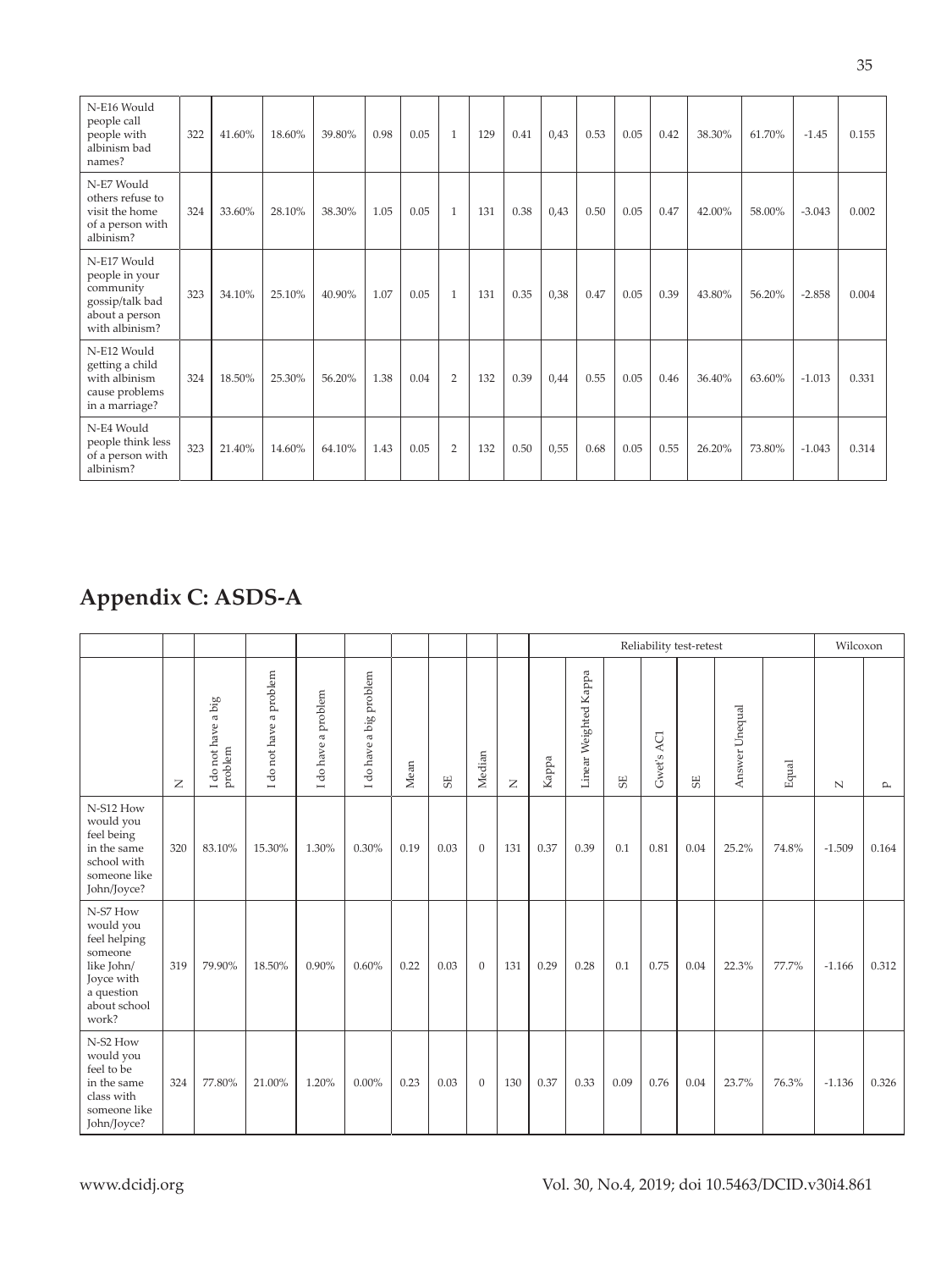| N-S4 How<br>would you<br>feel having<br>someone like<br>John/Joyce,<br>who is older,<br>as a teacher?                        | 326 | 78.80% | 19.30% | 1.20% | 0.60%    | 0.24 | 0.03 | $\mathbf{0}$     | 131 | 0.36 | 0.47 | 0.09 | 0.77 | 0.04 | 21.4% | 78.6% | $-.898$  | 0.474 |
|------------------------------------------------------------------------------------------------------------------------------|-----|--------|--------|-------|----------|------|------|------------------|-----|------|------|------|------|------|-------|-------|----------|-------|
| N-S8 How<br>would you<br>feel to have<br>John/Joyce as<br>a friend?                                                          | 320 | 79.40% | 18.40% | 0.90% | 1.30%    | 0.24 | 0.03 | $\boldsymbol{0}$ | 131 | 0.34 | 0.33 | 0.09 | 0.73 | 0.04 | 31.3% | 68.7% | $-2.430$ | 0.013 |
| N-S9 How<br>would you<br>feel shaking<br>hands with<br>someone like<br>John/Joyce?                                           | 319 | 79.00% | 18.80% | 1.30% | 0.90%    | 0.24 | 0.03 | $\boldsymbol{0}$ | 131 | 0.27 | 0.30 | 0.09 | 0.71 | 0.04 | 26.9% | 73.1% | $-2.075$ | 0.048 |
| N-S3 How<br>would you<br>feel to sit<br>next to<br>someone like<br>John/Joyce in<br>class?                                   | 326 | 75.50% | 23.00% | 1.50% | $0.00\%$ | 0.26 | 0.03 | $\mathbf{0}$     | 131 | 0.38 | 0.39 | 0.09 | 0.74 | 0.04 | 23.7% | 76.3% | $-.819$  | 0.494 |
| N-S11 How<br>would<br>you feel if<br>someone like<br>John/Joyce<br>was your<br>teammate<br>when playing<br>games/<br>sports? | 319 | 77.40% | 19.40% | 3.10% | $0.00\%$ | 0.26 | 0.03 | $\mathbf{0}$     | 130 | 0.26 | 0.30 | 0.08 | 0.68 | 0.04 | 25.2% | 74.8% | $-1.411$ | 0.185 |
| N-S1 How<br>would you<br>feel to visit<br>a house of<br>someone like<br>John/Joyce?                                          | 326 | 75.20% | 22.40% | 1.50% | 0.90%    | 0.28 | 0.03 | $\boldsymbol{0}$ | 131 | 0.36 | 0.37 | 0.09 | 0.73 | 0.04 | 26.7% | 73.3% | $-1.866$ | 0.075 |
| N-S6 How<br>would<br>you feel to<br>introduce<br>John/Joyce to<br>your friends?                                              | 320 | 70.60% | 25.60% | 2.80% | 0.90%    | 0.34 | 0.03 | $\mathbf{0}$     | 130 | 0.42 | 0.46 | 0.08 | 0.70 | 0.04 | 33.1% | 66.9% | $-2.166$ | 0.034 |
| N-S10 How<br>would you<br>feel if your<br>friend knew<br>that you had<br>someone like<br>John/Joyce in<br>your family?       | 319 | 67.40% | 24.10% | 6.90% | 1.60%    | 0.43 | 0.04 | $\boldsymbol{0}$ | 130 | 0.34 | 0.40 | 0.07 | 0.63 | 0.05 | 30.0% | 70.0% | $-.294$  | 0.786 |
| N-S5 How<br>would you<br>feel to have<br>someone like<br>John/Joyce<br>as a family<br>member?                                | 320 | 64.40% | 28.80% | 5.30% | 1.60%    | 0.44 | 0.04 | $\mathbf{0}$     | 131 | 0.37 | 0.42 | 0.08 | 0.65 | 0.05 | 18.3% | 81.7% | $-.016$  | 1.000 |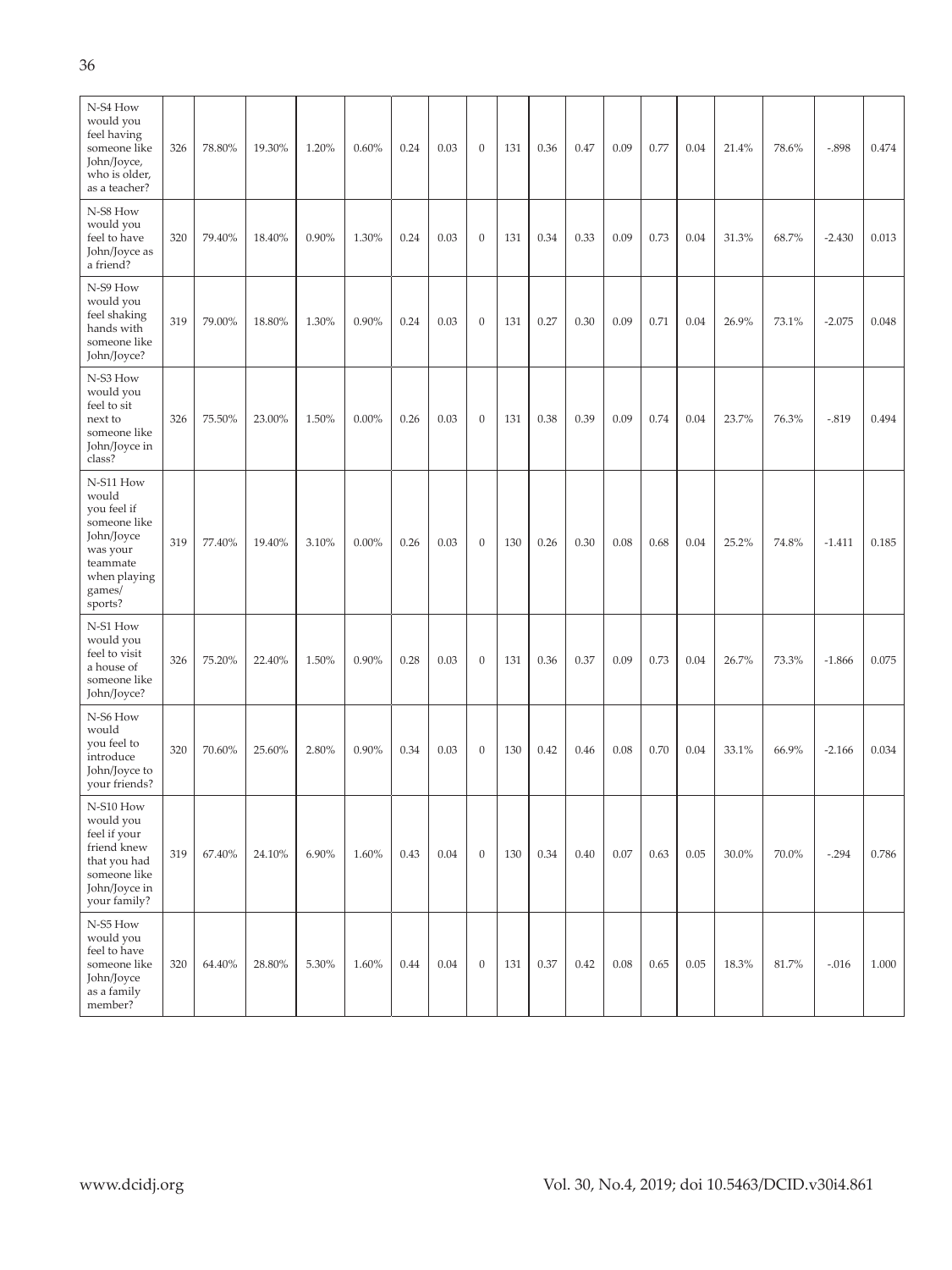### **Appendix D: Recommended EMIC-CSS and ASDS-A**

## **EMIC-CSS with Swahili Translation**

| N-E6 Would people in your community                                                              | Je, katika jamii yako kuna watu ambao                                                     |
|--------------------------------------------------------------------------------------------------|-------------------------------------------------------------------------------------------|
| avoid a person with albinism?                                                                    | wanamtenga mtu mwenye ualbino?                                                            |
| N-E8 Would people in your community<br>think less about the family of a person<br>with albinism? | Je, katika jamii yako kuna watu wanadharau<br>familia ya mtu mwenye ualbino?              |
| N-E1 Would the family of someone with<br>albinism keep this person hidden?                       | Je, familia yenye mtu mwenye ualbino<br>inaweza kumficha ndani kwa sababu inaona<br>aibu? |
| N-E2 Would the family of someone with                                                            | Je, familia yenye mtu mwenye ualbino                                                      |
| albinism feel less worth?                                                                        | hujiona haina thamani mbele ya jamii?                                                     |
| N-E18 Do people in general fear people                                                           | Je, kwa ujumla watu wanaogopa watu wenye                                                  |
| living with albinism?                                                                            | ualbino?                                                                                  |
| N-E13 Would having a relative with                                                               | Je, kuwa na mtu mwenye ualbino katika                                                     |
| albinism cause problems for someone                                                              | familia kunaweza kuwa kikwazo kwa mtu                                                     |
| to get married?                                                                                  | kuoa au kuolewa?                                                                          |
| N-E16 Would people call people with                                                              | Je, watu wanawaita majina mabaya watu                                                     |
| albinism bad names?                                                                              | wenye ualbino?                                                                            |
| N-E7 Would others refuse to visit the                                                            | Je, kuna watu wanaokataa kutembelea                                                       |
| home of a person with albinism?                                                                  | nyumba ya mtu mwenye ualbino?                                                             |
| N-E17 Would people in your community<br>gossip/talk bad about a person with<br>albinism?         | Je, watu katika jamii huwateta/huwasema<br>vibaya watu wenye ualbino?                     |
| N-E12 Would getting a child with                                                                 | Je, kupata mtoto mwenye ualbino kunaweza                                                  |
| albinism cause problems in a marriage?                                                           | kuleta mgogoro kati ya wanandoa?                                                          |
| N-E4 Would people think less of a person                                                         | Je, watu wanaweza kumdharau mtu mwenye                                                    |
| with albinism?                                                                                   | ualbino?                                                                                  |